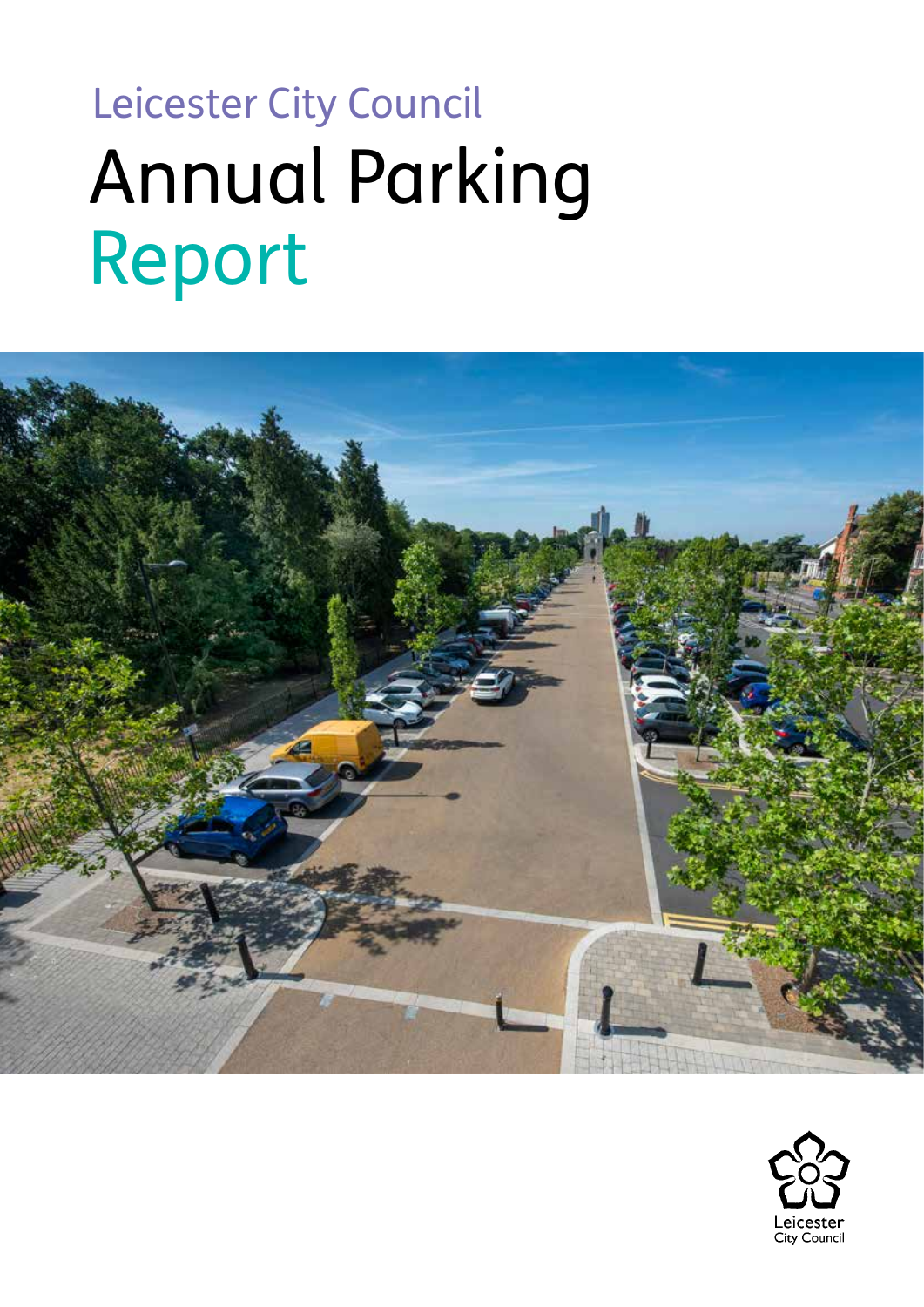# Table of Contents

| <b>Overview</b>                                                                                                                                                                                    | $\overline{3}$            |
|----------------------------------------------------------------------------------------------------------------------------------------------------------------------------------------------------|---------------------------|
| Introduction<br>What we do<br>Improvements<br>Work in progress                                                                                                                                     | 3<br>4<br>6<br>7          |
| <b>Parking Provision</b>                                                                                                                                                                           | 8                         |
| Off-street parking<br>On-street parking<br>Motorcycle parking                                                                                                                                      | 8<br>8<br>8               |
| <b>Parking enforcement</b>                                                                                                                                                                         | $\overline{9}$            |
| <b>Issued PCNs</b><br>PCN payments<br>Challenges, appeals<br>PCNs written off<br>Correspondence posted and warrants issued                                                                         | 9<br>14<br>16<br>18<br>19 |
| <b>Bus lane/gate enforcement</b>                                                                                                                                                                   | 20                        |
| Bus Stop clearway enforcement at Leicester Railway Station<br>Location of camera-enforced bus lane/gates<br>Working in partnership with Nottingham City Council<br>Bus lane enforcement statistics | 20<br>21<br>21<br>21      |
| <b>Residents parking and permits</b>                                                                                                                                                               | 23                        |
| <b>Income and expenses</b>                                                                                                                                                                         | 27                        |
| <b>Further information</b>                                                                                                                                                                         | 30                        |
| <b>Definitions</b>                                                                                                                                                                                 | 31                        |
| <b>Abbreviations</b>                                                                                                                                                                               | 31                        |

# **Overview**

## **Introduction**

Department for Transport (DfT) recommends that all local authorities engaged in parking enforcement under the Traffc Management Act 2004 produce an annual report.

We hope that this report answers many questions that the general public might have about parking, parking enforcement and especially the fnancial side of parking. In this report we included information which we are often requested to provide via Freedom of Information Act (FOIA) requests.

The Secretary of State's statutory guidance also contains recommendation for what the report should include. We followed this guidance as closely as possible and all key information is included in this report.

 Our goal is to ensure  $\begin{array}{c} 66 \\ \text{park} \\ \text{enfo} \end{array}$ parking services, parking enforcement and our infrastructure meet the needs of the people who live, work and visit Leicester, and support improvement of the city's economy and<br>environment. environment.

Parking issues affect us all. We all need the city's parking and transport infrastructure to work efficiently and it is our responsibility to enforce parking restrictions, handle appeals against parking fnes and to administer residents' parking schemes.

Many people think of parking enforcement in a negative way. Nobody likes to receive a parking fne for parking on double yellow lines or overstaying paid-for time in a pay



**Perri Stevenson**  Parking Services Manager

and display bay. However the role of a Civil Enforcement Officer (CEO) is not just issuing fines, but making sure that the traffic congestion in our city is minimised. CEOs spend most of their working days patrolling streets of Leicester, being visible to the public, talking to people and giving advice about safe, considerate and legal parking.

Contrary to popular belief, CEOs do not have targets for the number of parking fnes they have to issue. They are given a list of locations they must attend during their shift daily. Locations for enforcement are planned in advance and enforcement requests from public are taken into consideration.

We also provide services to the public issuing permits to residents, dispensations to allow contractors to park near the properties they are working on and permits to NHS staff to allow parking near patients' homes.

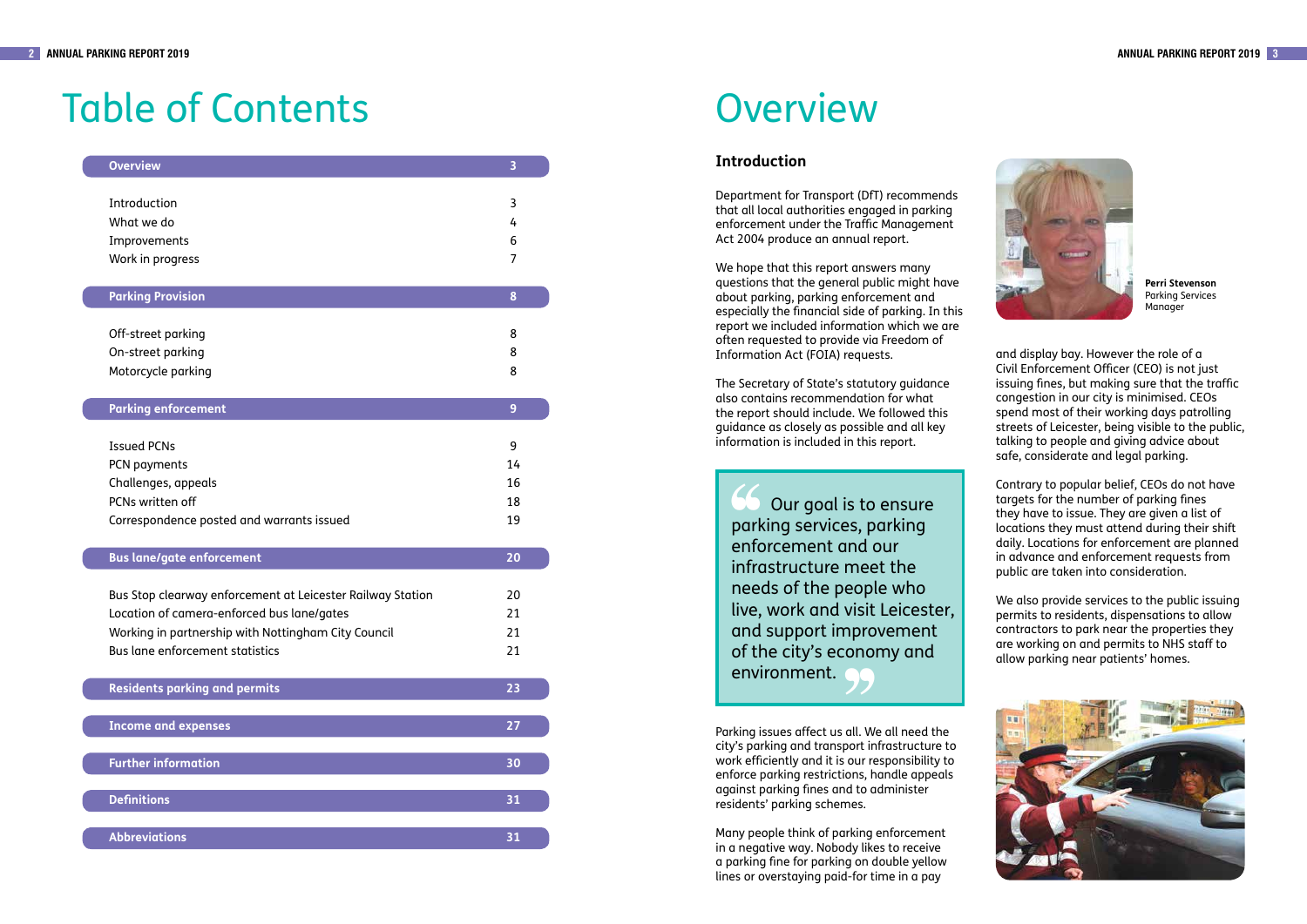**Business Administration Officer** 



### **What we do**

Leicester City Council parking and bus lane enforcement consists of three teams: Parking Services, Parking Enforcement and Bus Lane Enforcement.

The parking enforcement patrols Leicester's streets and issues Penalty Charge Notices (PCN). The team consists of a Manager, 3 Supervisors, 4 Senior Civil Enforcement Officers and 60 Civil Enforcement Offcers.

The parking services team provides a back office service for all parking and also supports the parking enforcement team and other teams associated with parking in the authority.

The team consists of a Manager, Customer Care Officer, Business Administration Officer and 14 full time PCN and Permit Officer posts.



\* We are actively recruiting additional CEOs responding to the growing pressures on the highway network.

The team deals with anything associated with parking including the legal process for Penalty Charge Notices (PCN) issued; parking permits including residents' parking; all fnancial transactions for the service; pedestrian zones, manual and automatic bollards; parking tribunals and court hearings. The service will write parking policies and anything that may relate to a parking service for the authority.

Bus lane fnes are processed by Nottingham City Council in partnership and on behalf of Leicester

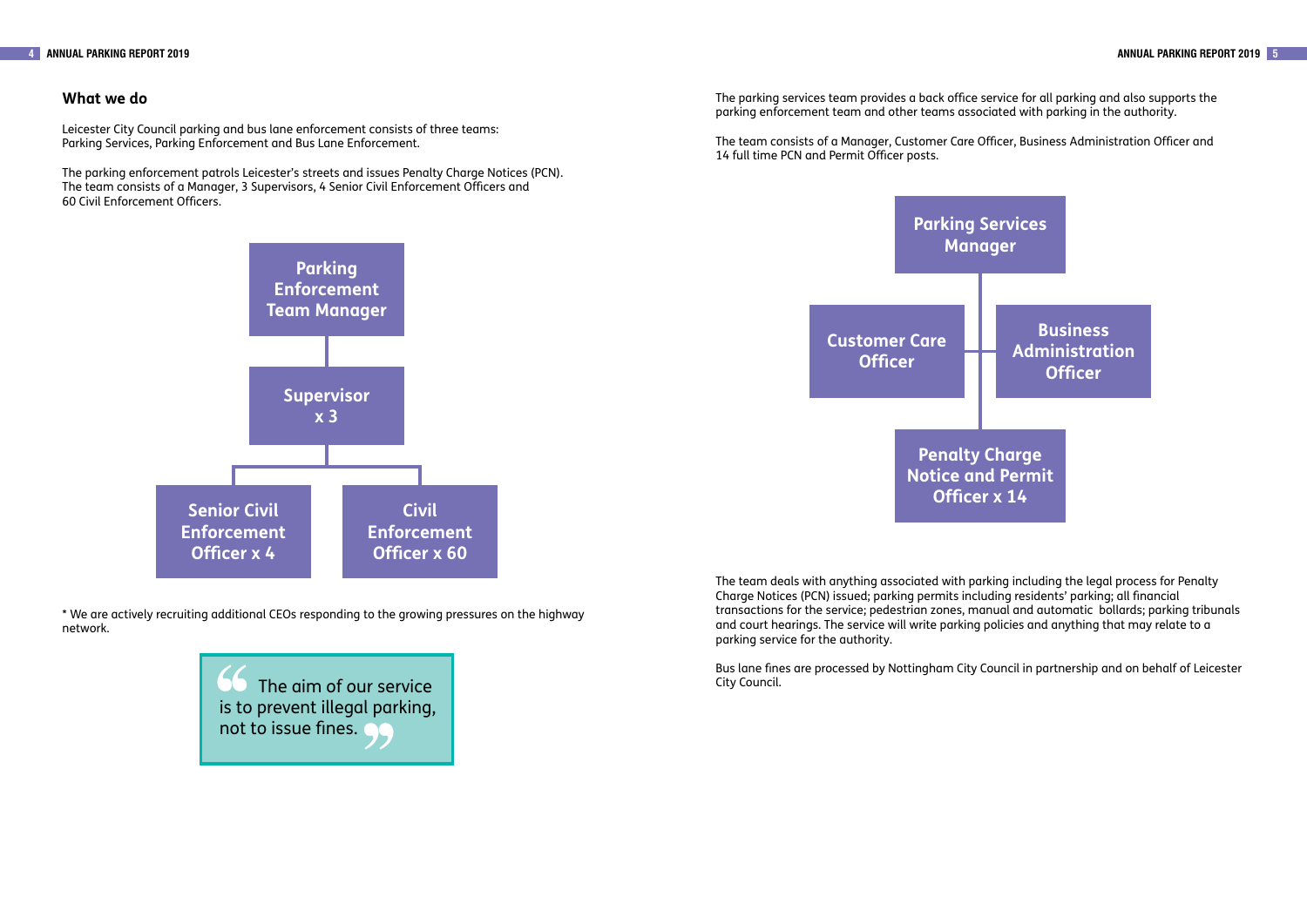We are concentrating on the need for more civil enforcement officers and bus lane enforcement cameras to manage our highways network. Parking and bus lane enforcement is key to supporting the growing city and the success of the local economy.

### **Improvements**

Despite challenges which all local authorities face due to reduced budgets, we continue to deliver an outstanding service. Moreover, a number of improvements have been made in the past few years.

### **Here are a few improvements that have taken place recently:**

- • Collection of outstanding parking fines in a timely manner.
- $\bm{\cdot}$   $\;$  Improved trace activities to pursue drivers that have been issued with parking fines.
- • Improved online challenge process for customers.
- • Introduced a tow away process that includes procedures for events, for example Diwali, Caribbean Carnival, sports events, etc.
- • More CEOs recruited to respond to growing pressure on the highway network.
- • Increased patrols in residents' parking areas.
- • Introduced a process for dangerous and inconsiderate parking.
- • Successfully tendered for contracts for Enforcement Agents.
- • Improved bus lane enforcement by installing more cameras.
- • All parking permits for residents' parking schemes are now processed online in line with Leicester City Council customer transformation strategy.
- • Undertaken a review of all parking permits rules and charges. Simplified processes and procedures have been introduced to help all customers for parking in Leicester.
- • Improved processing time for online permit applications.
- • Introduced a new residents parking zone for Coleman Road area.
- • Reviewed car parks' charges and introduced evening night owl rates.
- • Introduced card and contactless payments in some car parks in Leicester.
- • Introduced pay and display parking in Watermead Car Park.
- • Worked in partnership with the police to successfully prosecute offenders that vandalised and stole money from pay and display machines in 2018.
- • Extended pedestrian area to include the Market area.
- • Introduced a new pavement parking area in Rushey Mead. Future possible areas for pavement parking are being considered in Harrison Road and Aylestone area.
- • The City Council has developed the prioritised School Run Parking programme to address traffc issues around 120 schools in Leicester City. It is part of the wider Parking Improvement Action Plan developed in 2016 and looks into implementing a range of safety measures around schools to address speeding, congestion, inconsiderate, dangerous and illegal parking. 2016-2019 plan can be downloaded from **https://consultations.leicester.gov.uk/city[development-and-neighbourhoods/parking-improvement-plan/consult\\_view/](https://consultations.leicester.gov.uk/city-development-and-neighbourhoods/parking-improvement-plan/consult_view/)**.
- • Ongoing work to improve online information for customers.
- • Revisiting 2016 2019 Parking Improvement Action Plan and developing this further for the next 5 years.
- • Parking Services are working with City Wardens on a new procedure for littering from vehicles. Customers issued with fnes will be able to appeal online and also to appeal to a tribunal.
- • Looking to purchase a new parking Penalty Charge Notice and permit system.
- • Introducing Pay by Phone in Car Parks.
- • Working closely with the Anti-Terrorist police and businesses to improve safety in pedestrian areas.



Currently we work with 58 schools where we have developed a series of improvement measures which typically include the installation of bollards, railings, road markings and signs, dropped crossings, tactile paving and pedestrian refuges. More substantial improvement measures may involve highway alignment alterations and the installation of pedestrian crossings, e.g. zebra crossings.

We also support schools by implementing behavioural change initiatives to encourage parents and children to cycle or walk to school. Typical measures include working with the schools to promote pedestrian park and stride sites, walking bus schemes, safe cycle training and cycle maintenance workshops. We have worked with 72 schools in conjunction with our in-house partners, Sustrans and Living Streets.

### **Work in progress**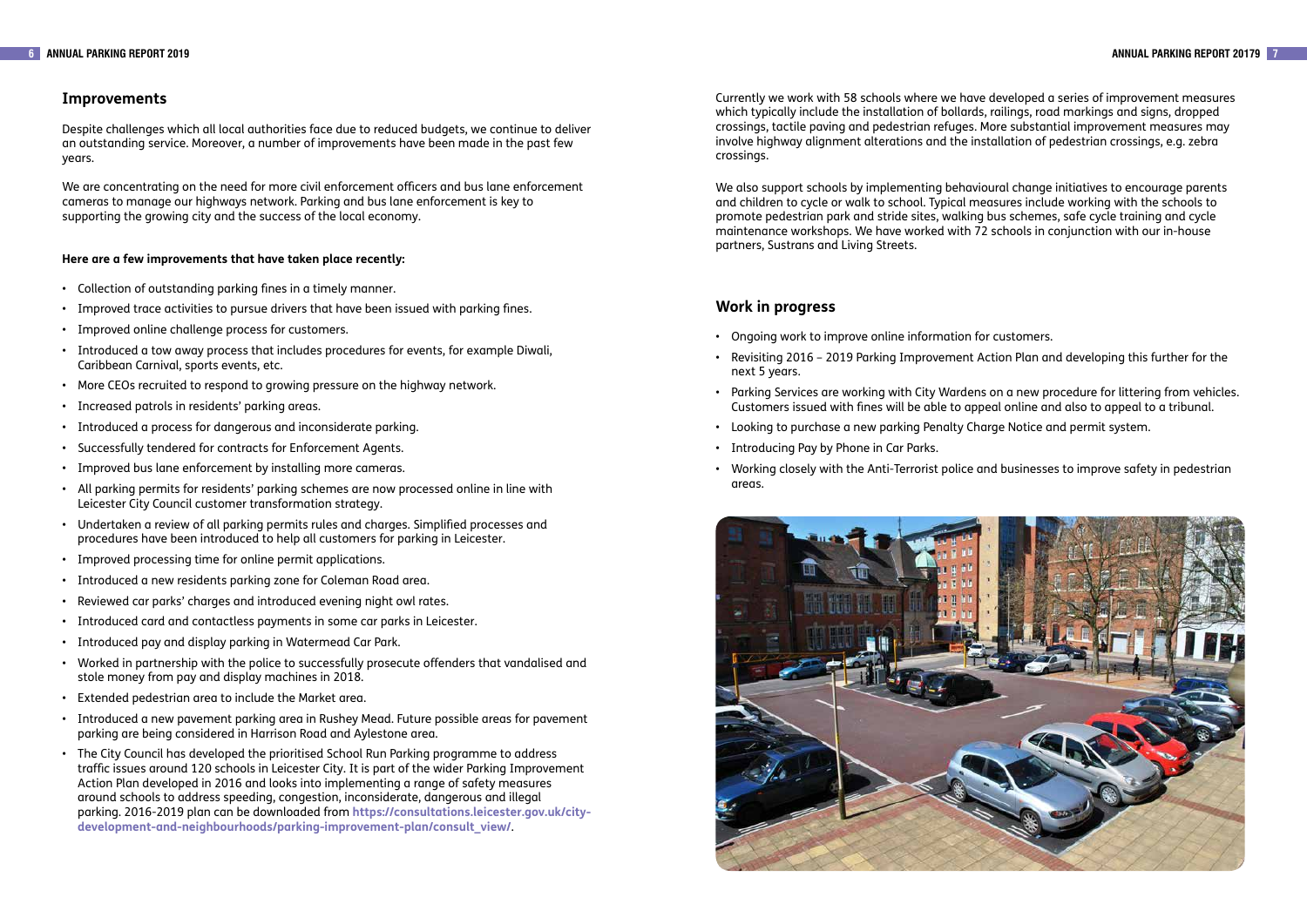# Parking Provision

## **Off-street parking**

The council operates the following off-street car parks:

| Abbey Park, LE1 3WA                      | 80 parking spaces  |
|------------------------------------------|--------------------|
| Dover Street, LE1 6PT                    | 162 parking spaces |
| Haymarket Centre, LE1 3HQ                | 485 parking spaces |
| <b>Newarke Street (Phoenix), LE1 5SN</b> | 475 parking spaces |
| <b>Phoenix Square</b>                    | 50 parking spaces  |
| St Margaret's Pastures, LE1 4DB          | 125 parking spaces |
| <b>Upper Brown Street, LE1 5AG</b>       | 21 parking spaces  |
| Victoria Park, LE1 7RU                   | 234 parking spaces |
| <b>Watermead Country Park, LE4 7RN</b>   | 236 parking spaces |

All council-run car parks have free parking for blue badge holders. For up to date information about charges for council car parks please follow the link: **https://www.leicester.gov.uk/ [transport-and-streets/parking-in-leicester/parking-charges/](https://www.leicester.gov.uk/transport-and-streets/parking-in-leicester/parking-charges/)**.

 Below is the table showing the number of Penalty Charge Notices (PCN) issued in 2014 – 2018.

## **On-street parking**

The council also looks after 1,585 on-street pay and display parking spaces.

We've introduced simple charges for parking in our pay and display bays. All prices are now set in whole pounds, with £1 buying an hour's parking in the city centre, and two or three hours outside the central zone. We've also installed easy-to-use payment machines that don't require car registration details.

## **Motorcycle parking**

Free parking for motorcycles is available in Newarke Street and Victoria Park car park. Free motorcycle parking is also available in Millstone Lane, Rutland Street and Bowling Green Street.

# Parking enforcement

# **Issued PCNs**

## **PCNs issued in 2014 – 2018 (calendar years)**

|                                         | 2014   | 2015   | 2016   | 2017   | 2018   |
|-----------------------------------------|--------|--------|--------|--------|--------|
| <b>Number of on-street PCNs issued</b>  | 37,950 | 45,966 | 53,674 | 51,657 | 76,478 |
| - number of higher level PCNs (£70)     | 26,584 | 33,764 | 39,430 | 40,198 | 60,587 |
| - number of lower level PCNs (£50)      | 10,712 | 11,132 | 12,027 | 10,318 | 15,163 |
| - warning notices                       | 654    | 1,070  | 2,217  | 1,141  | 728    |
| <b>Number of off-street PCNs issued</b> | 1,504  | 1,691  | 1,808  | 2,150  | 2,084  |
| - number of higher level PCNs ( $E$ 70) | 173    | 169    | 99     | 90     | 173    |
| - number of lower level PCNs (£50)      | 1,330  | 1,359  | 1,651  | 1,937  | 1,863  |
| - warning notices                       | 1      | 163    | 58     | 123    | 48     |
| <b>TOTAL</b>                            | 39,454 | 47,657 | 55,482 | 53,807 | 78,562 |

Warning notices are issued when new restrictions are introduced to warn drivers of changes to parking restrictions.

Off-street PCNs are issued in car parks run by Leicester City Council.

### **Number of Regulation 9 and regulation 10 PCNs issued in 2014 – 2018 (calendar years)**

| 2014   | 2015   | 2016   | 2017   | 2018   |
|--------|--------|--------|--------|--------|
| 39,449 | 47,625 | 55,333 | 53,700 | 78,398 |
| -5     | 32     | 149    | 107    | 164    |
| 9,454  | 47,657 | 55,482 | 53,807 | 78,562 |



Regulation 9 PCNs are issued by attaching a PCN to a windscreen or giving it to a driver. Regulation 10 PCNs are issued by post, because at the time of PCN issue a driver drove away before a PCN could be attached to a vehicle or given to the driver.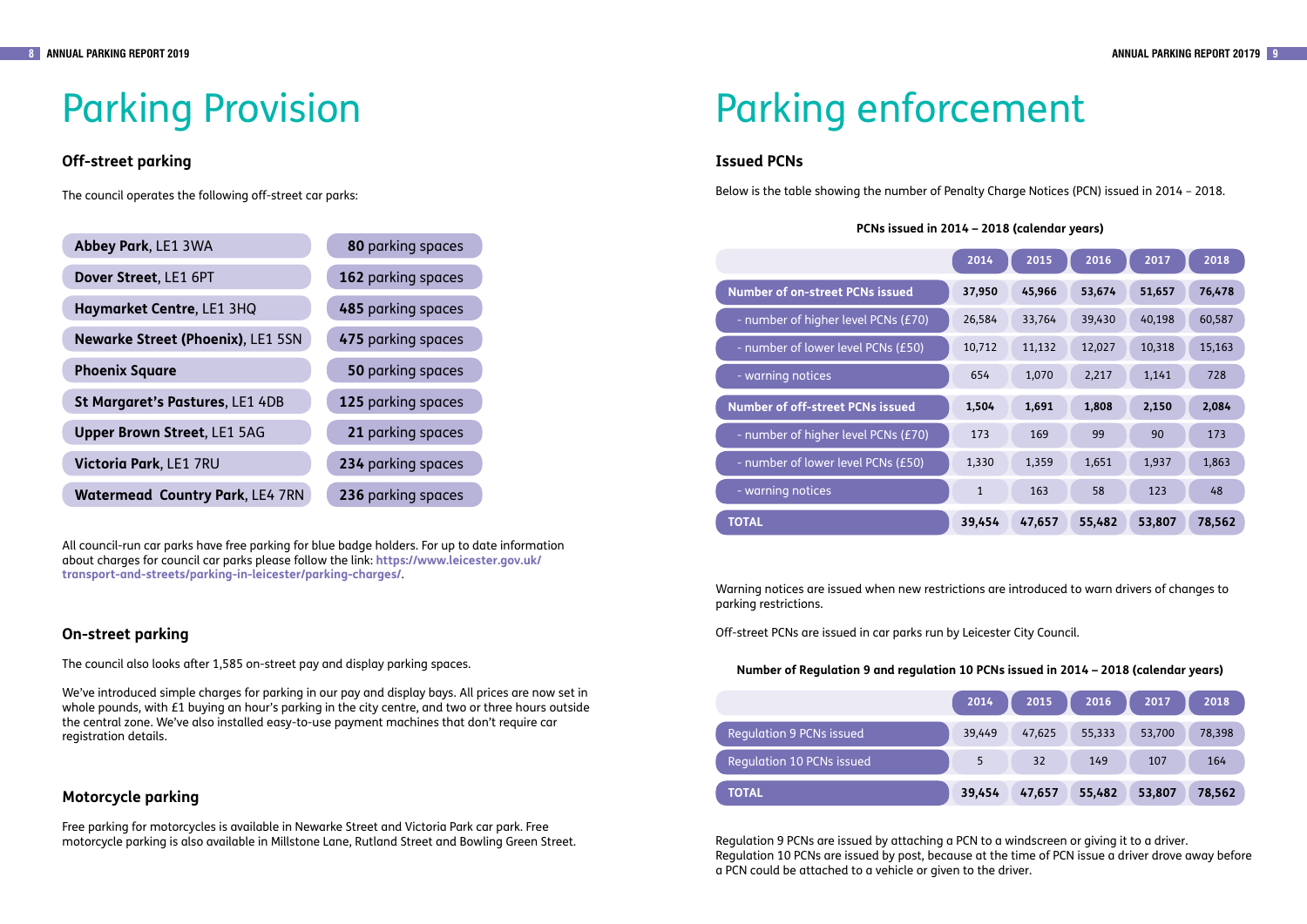### **PCNs issued for each on-street contravention in 2014 – 2018 (calendar years)**

| <b>Code</b> | <b>Description</b>                                                                                                                                                  | <b>Charge</b> | <b>Notes</b>                                                                       | 2014   | 2015   | 2016   | 2017   | 2018           | Code | <b>Description</b>                                                                                                                                | <b>Charge</b> | <b>Notes</b>                                                                               | 2014  | 2015  | 2016           | 2017  | 2018           |
|-------------|---------------------------------------------------------------------------------------------------------------------------------------------------------------------|---------------|------------------------------------------------------------------------------------|--------|--------|--------|--------|----------------|------|---------------------------------------------------------------------------------------------------------------------------------------------------|---------------|--------------------------------------------------------------------------------------------|-------|-------|----------------|-------|----------------|
| 01          | Parked in a restricted<br>street during prescribed<br>hours                                                                                                         | £70           | This means<br>parked on<br>a single or<br>double yellow                            | 11,143 | 15,556 | 17,968 | 18,740 | 28,232         | $21$ | Parked in a suspended<br>bay or space or part of<br>bay or space                                                                                  | £70           |                                                                                            | 144   | 113   | 179            | 170   | 143            |
| 02          | Parked or loading/<br>unloading in a restricted<br>street where waiting                                                                                             | £70           | line<br>This means<br>parked where<br>loading                                      | 3,667  | 4,450  | 5,273  | 5,152  | 7,196          | 22   | Re-parked in the same<br>parking place or zone<br>within one hour (or other<br>specified time) of leaving                                         | £50           | Limited<br>waiting bays;<br>pay and<br>display bays                                        | 9     |       |                | 8     | $\overline{7}$ |
|             | and loading/unloading<br>restrictions are in force                                                                                                                  |               | restrictions<br>apply                                                              |        |        |        |        |                | 23   | Parked in a parking place<br>or area not designated                                                                                               | £70           |                                                                                            |       |       |                | 209   | 762            |
| 05          | Parked after the expiry<br>of paid for time                                                                                                                         | £50           | On-street Pay<br>and Display<br>bays                                               | 2,410  | 2,084  | 2,215  | 1,702  | 2,664          | 24   | for that class of vehicle<br>Not parked correctly<br>within the markings of                                                                       | £50           |                                                                                            | 14    | 15    | 19             | 13    | 11             |
| 06          | Parked without clearly<br>displaying a valid Pay &                                                                                                                  | £50           | On-street Pay<br>and Display                                                       | 4,130  | 4,526  | 4,404  | 3,792  | 5,703          | 25   | the bay or space<br>Parked in a loading place                                                                                                     | £70           | On-street                                                                                  | 2,065 | 3,038 | 3,420          | 3,238 | 5,724          |
| <b>11</b>   | Display ticket or voucher<br>Parked without payment                                                                                                                 | £50           | bays                                                                               |        |        |        | 2      | $\overline{3}$ |      | during restricted hours<br>without loading                                                                                                        |               | loading bays                                                                               |       |       |                |       |                |
| 12          | for the parking charge<br>Parked in a residents' or<br>shared use parking place<br>or zone without either<br>clearly displaying a valid<br>permit or voucher or pay | £70           | Residents'<br>parking<br>bays and<br>shared use<br>bays where                      | 7,544  | 7,539  | 8,611  | 9,021  | 11,957         | 27   | Parked in a special<br>enforcement area<br>adjacent to a footway,<br>cycle track or verge<br>lowered to meet the<br>level of the carriageway      | £70           | Dropped<br>footway                                                                         |       |       | $\overline{3}$ | 59    | 63             |
|             | and display ticket issued<br>for that place, or without<br>payment of the parking<br>charge                                                                         |               | no permit<br>or ticket is<br>displayed                                             |        |        |        |        |                | 30   | Parked for longer that<br>permitted                                                                                                               | £50           | Limited<br>waiting bays;<br>blue badge<br>holders                                          | 2,331 | 2,342 | 3,423          | 2,781 | 4,353          |
| <b>16</b>   | Parked in a permit space<br>or zone without clearly<br>displaying a valid permit                                                                                    | £70           | Residents'<br>parking bays<br>that are<br>signed for<br>specific permit<br>holders | 39     | 47     | 65     | 144    | 245            |      |                                                                                                                                                   |               | parked in<br>disabled bay<br>or on single<br>or yellow lines<br>for longer<br>than 3 hours |       |       |                |       |                |
| <b>19</b>   | Parked in residents' or<br>shared use parking place<br>or zone either displaying<br>an invalid permit or<br>voucher or pay and<br>display ticket, or after          | £50           | Residents'<br>parking bays<br>and shared<br>use bays<br>when, for<br>example, an   | 1,818  | 2,164  | 1,958  | 2,020  | 2,422          | 40   | Parked in a designated<br>disabled person's parking<br>place without displaying<br>a valid disabled permit's<br>badge in the prescribed<br>manner | £70           | <b>Disabled</b><br>parking bay                                                             | 1,741 | 2,617 | 3,422          | 2,870 | 4,868          |
|             | the expiry of paid for<br>time                                                                                                                                      |               | out of date<br>permit is<br>displayed                                              |        |        |        |        |                | 42   | Parked in a parking place<br>designated for police<br>obiclos                                                                                     | £70           | Police bay                                                                                 |       |       |                |       |                |

### **PCNs issued for each on-street contravention in 2014 – 2018 (calendar years)**

| <b>Code</b> | <b>Description</b>                                                                                                                                | <b>Charge</b> | <b>Notes</b>                                                                                                                                    | 2014         | 2015         | 2016           | 2017  | 2018           |
|-------------|---------------------------------------------------------------------------------------------------------------------------------------------------|---------------|-------------------------------------------------------------------------------------------------------------------------------------------------|--------------|--------------|----------------|-------|----------------|
| 21          | Parked in a suspended<br>bay or space or part of<br>bay or space                                                                                  | £70           |                                                                                                                                                 | 144          | 113          | 179            | 170   | 143            |
| 22          | Re-parked in the same<br>parking place or zone<br>within one hour (or other<br>specified time) of leaving                                         | £50           | Limited<br>waiting bays;<br>pay and<br>display bays                                                                                             | 9            | $\mathbf{1}$ | 4              | 8     | $\overline{7}$ |
| 23          | Parked in a parking place<br>or area not designated<br>for that class of vehicle                                                                  | £70           |                                                                                                                                                 | $\mathbf{1}$ |              | $\overline{2}$ | 209   | 762            |
| 24          | Not parked correctly<br>within the markings of<br>the bay or space                                                                                | £50           |                                                                                                                                                 | 14           | 15           | 19             | 13    | 11             |
| 25          | Parked in a loading place<br>during restricted hours<br>without loading                                                                           | £70           | On-street<br>loading bays                                                                                                                       | 2,065        | 3,038        | 3,420          | 3,238 | 5,724          |
| 27          | Parked in a special<br>enforcement area<br>adjacent to a footway,<br>cycle track or verge<br>lowered to meet the<br>level of the carriageway      | £70           | Dropped<br>footway                                                                                                                              |              |              | $\overline{3}$ | 59    | 63             |
| 30          | Parked for longer that<br>permitted                                                                                                               | £50           | Limited<br>waiting bays;<br>blue badge<br>holders<br>parked in<br>disabled bay<br>or on single<br>or yellow lines<br>for longer<br>than 3 hours | 2,331        | 2,342        | 3,423          | 2,781 | 4,353          |
| 40          | Parked in a designated<br>disabled person's parking<br>place without displaying<br>a valid disabled permit's<br>badge in the prescribed<br>manner | £70           | <b>Disabled</b><br>parking bay                                                                                                                  | 1,741        | 2,617        | 3,422          | 2,870 | 4,868          |
| 42          | Parked in a parking place<br>designated for police<br>vehicles                                                                                    | £70           | Police bay                                                                                                                                      |              | $\mathbf{1}$ |                |       |                |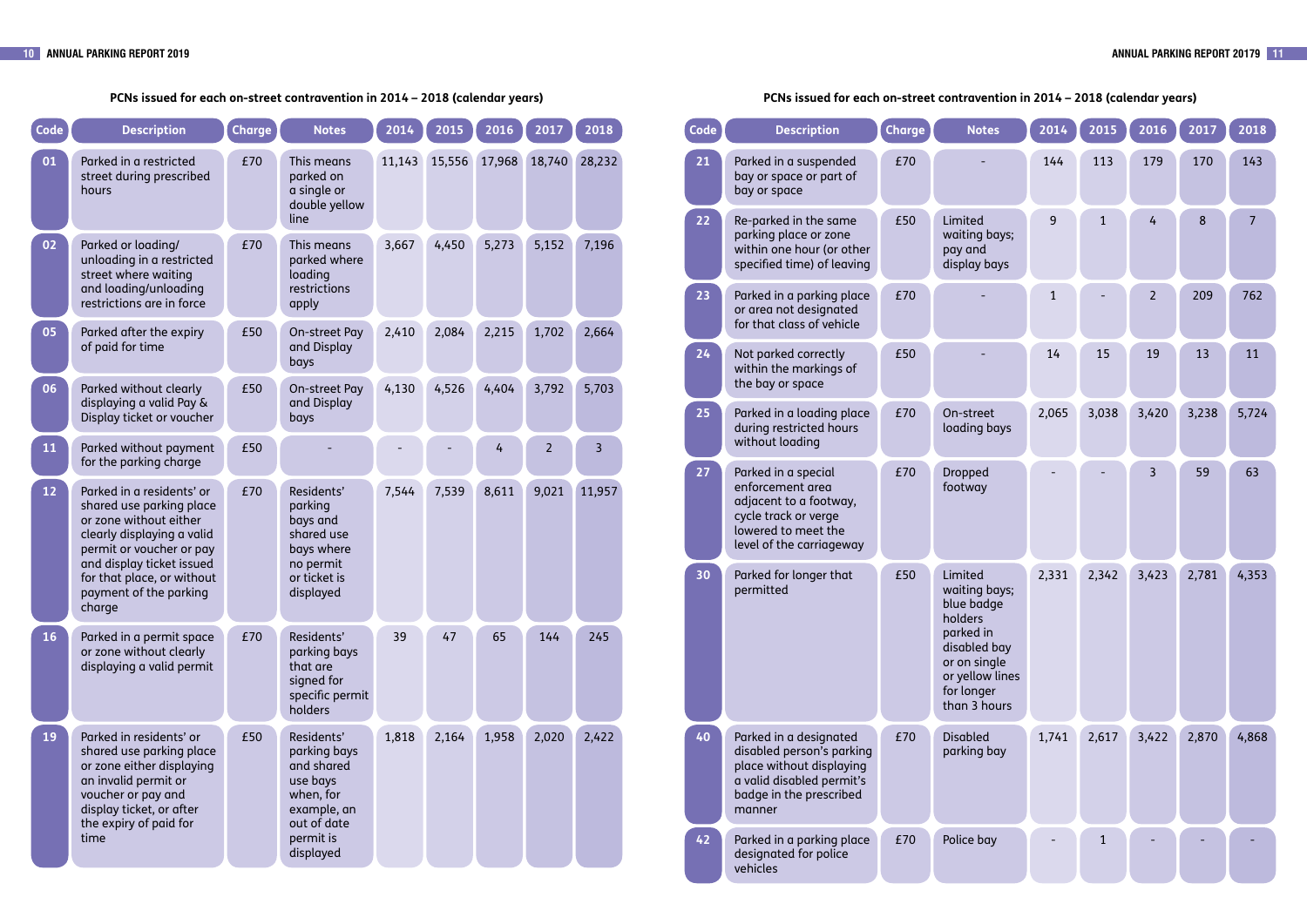### **PCNs issued for each on-street contravention in 2014 – 2018 (calendar years) PCNs issued for each off-street contravention in 2014 – 2018 (calendar years)**

| Code | <b>Description</b>                                                        | <b>Charge</b> | <b>Notes</b>         | 2014 | 2015 | 2016           | 2017 | 2018 | Code | <b>Description</b>                                                            | <b>Charge</b> | <b>Notes</b>                             | 2014           | 2015 | 2016 | 2017 | 2018 |
|------|---------------------------------------------------------------------------|---------------|----------------------|------|------|----------------|------|------|------|-------------------------------------------------------------------------------|---------------|------------------------------------------|----------------|------|------|------|------|
| 45   | Parked on a taxi rank                                                     | £70           |                      | 90   | 242  | 189            | 213  | 840  | 71   | Parked in an electric<br>vehicles' charging place                             | £70           | <b>Dover Street</b><br>Car Park,         | 111            | 90   | 17   | 27   | 84   |
| 47   | Stopped in a restricted<br>bus stop or stand                              | £70           | Bus stop<br>clearway | 80   | 77   | 140            | 160  | 181  |      | during restricted hours<br>without charging                                   |               | <b>Newarke</b><br><b>Street Car Park</b> |                |      |      |      |      |
| 48   | Stopped in a restricted<br>area outside a school<br>when prohibited       | £70           |                      |      |      | 9              | 38   | 83   | 73   | Parked without payment<br>of the parking charge                               | £50           | Off-street car<br>parks                  | 438            | 632  | 728  | 687  | 723  |
| 49   | Parked wholly or partly                                                   | £70           | Cycle track/         |      |      |                | 6    | 25   | 80   | Parked for longer than<br>the maximum period                                  | £50           | Off-street car<br>parks                  | $\overline{3}$ |      |      |      |      |
|      | on a cycle track or lane                                                  |               | lane                 |      |      |                |      |      |      | permitted                                                                     |               |                                          |                |      |      |      |      |
| 62   | Parked with one or<br>more wheels on or over<br>a footpath or any part    | £70           |                      |      | 4    | $\overline{2}$ | 18   | 17   | 81   | Parked in a restricted<br>area in a car park                                  | £70           | Off-street car<br>parks                  | $\overline{7}$ | 29   | 17   |      | 19   |
|      | of a road other than a<br>carriageway                                     |               |                      |      |      |                |      |      | 82   | Parked after the expiry of<br>paid for time                                   | £50           | Off-street car<br>parks                  | 641            | 485  | 631  | 780  | 608  |
| 99   | Stopped on a pedestrian<br>crossing or crossing area<br>marked by zigzags | £70           |                      | 68   | 79   | 147            | 160  | 251  | 83   | Parked in a car park<br>without clearly displaying<br>a valid pay and display | £50           | Off-street car<br>parks                  | 170            | 201  | 273  | 228  | 384  |

**Parks Without Clearly 19th CNs issued in 2018 (calendar year) and the street PCNs issued PCNs are shown in this chart) and the street of the street PCNs issued PCNs are shown in this chart) and the street of the str** 

| <b>Code</b> | <b>Description</b>                                                                                                                                | <b>Charge</b> | <b>Notes</b>                                                          | 2014           | 2015           | 2016 | 2017         | 2018           |
|-------------|---------------------------------------------------------------------------------------------------------------------------------------------------|---------------|-----------------------------------------------------------------------|----------------|----------------|------|--------------|----------------|
| 71          | Parked in an electric<br>vehicles' charging place<br>during restricted hours<br>without charging                                                  | £70           | <b>Dover Street</b><br>Car Park,<br>Newarke<br><b>Street Car Park</b> | 111            | 90             | 17   | 27           | 84             |
| 73          | Parked without payment<br>of the parking charge                                                                                                   | £50           | Off-street car<br>parks                                               | 438            | 632            | 728  | 687          | 723            |
| 80          | Parked for longer than<br>the maximum period<br>permitted                                                                                         | £50           | Off-street car<br>parks                                               | 3              |                |      | $\mathbf{1}$ |                |
| 81          | Parked in a restricted<br>area in a car park                                                                                                      | £70           | Off-street car<br>parks                                               | 7              | 29             | 17   | 7            | 19             |
| 82          | Parked after the expiry of<br>paid for time                                                                                                       | £50           | Off-street car<br>parks                                               | 641            | 485            | 631  | 780          | 608            |
| 83          | Parked in a car park<br>without clearly displaying<br>a valid pay and display<br>ticket or voucher or<br>parking clock                            | £50           | Off-street car<br>parks                                               | 170            | 201            | 273  | 228          | 384            |
| 85          | Parked without clearly<br>displaying a valid permit<br>where required                                                                             | £70           | Off-street car<br>parks                                               |                |                | 12   | 8            | 16             |
| 86          | Parked beyond the bay<br>markings                                                                                                                 | £50           | Off-street car<br>parks                                               | 70             | 36             | 14   | 226          | 184            |
| 87          | Parked in a designated<br>disabled person's parking<br>place without displaying<br>a valid disabled person's<br>badge in the prescribed<br>manner | £70           | Off-street car<br>parks                                               | 52             | 47             | 43   | 37           | 45             |
| 91          | Parked in a car park or<br>area not designated for<br>that class of vehicle                                                                       | £70           | Off-street car<br>parks                                               | 1              |                |      | 3            | $\overline{3}$ |
| 92          | Parked causing an<br>obstruction                                                                                                                  | £70           | Off-street car<br>parks                                               | $\overline{2}$ | $\overline{3}$ | 10   | 9            | 6              |

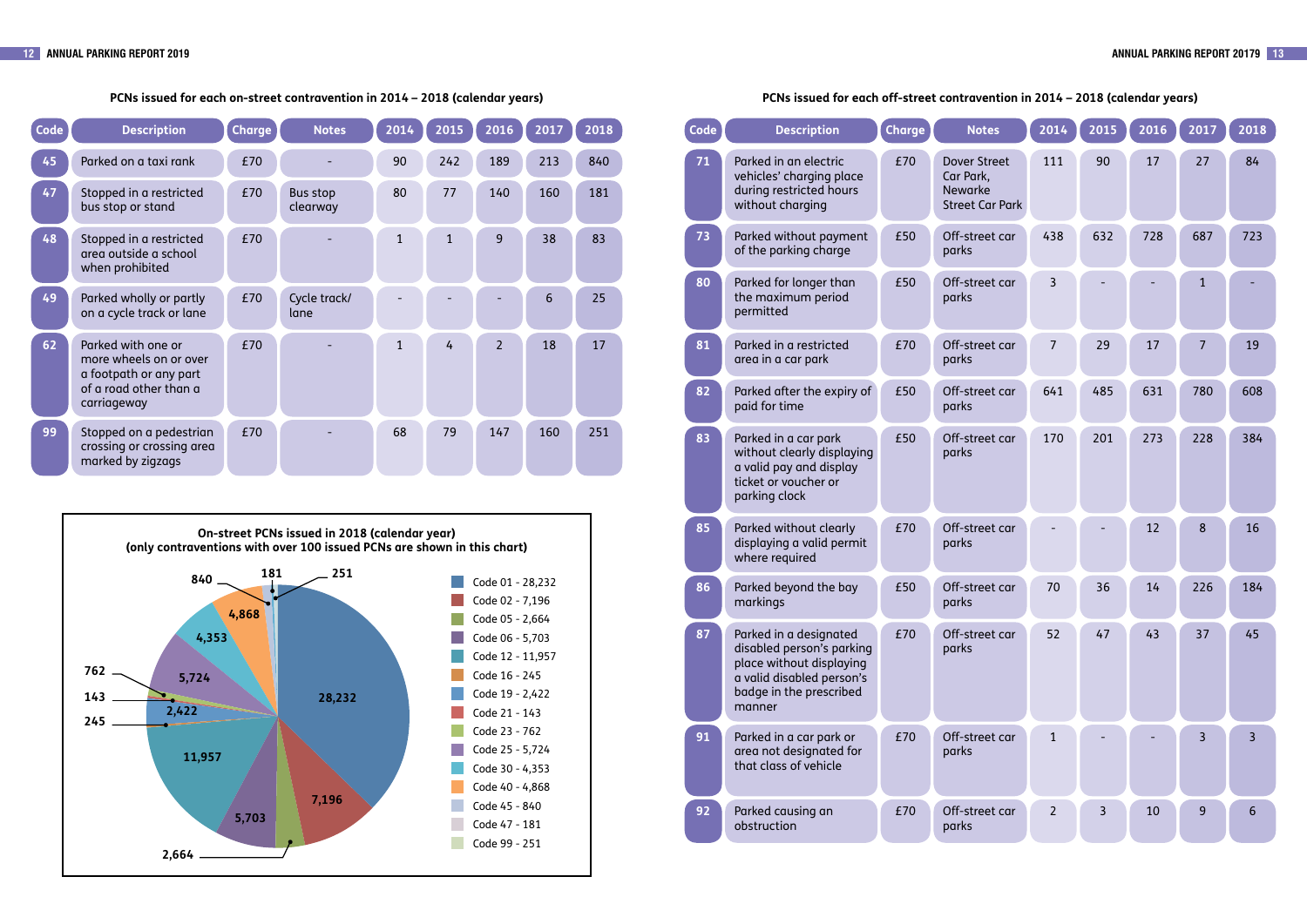

### **PCNs issued for each off-street contravention in 2014 – 2018 (calendar years) PCN payments received in 2014 – 2018 (calendar years)**





## **PCN payments**

### **PCN payments received in 2014 – 2018 (calendar years)**

|                                                                      |           | 2014        |           | 2015    |           | 2016    |           | 2017    |           | 2018          |
|----------------------------------------------------------------------|-----------|-------------|-----------|---------|-----------|---------|-----------|---------|-----------|---------------|
|                                                                      | <b>No</b> | Income<br>£ | <b>No</b> | Income  | <b>No</b> | Income  | <b>No</b> | Income  | <b>No</b> | <b>Income</b> |
| <b>PCNs paid</b><br>in full at the<br>discounted rate,<br>£25 or £35 | 17,410    | 554,000     | 21,045    | 684,255 | 23,771    | 774,705 | 23,774    | 780,080 | 35,681    | 1,174,270     |

|                                                                                                                                                                    |        | 2014                         |        | 2015           |        | 2016           |        | 2017           | 2018   |                |  |
|--------------------------------------------------------------------------------------------------------------------------------------------------------------------|--------|------------------------------|--------|----------------|--------|----------------|--------|----------------|--------|----------------|--|
| <b>PCNs paid in</b><br>full after the<br>discounted<br>period but<br><b>before Notice</b><br>to Owner, £50<br>or £70                                               | 6,206  | £<br>231,795                 | 6,990  | £<br>269,835   | 7,328  | £<br>288,675   | 7,066  | £<br>281,000   | 10,618 | £<br>426,455   |  |
| <b>PCNs paid in</b><br><b>full after Notice</b><br>to Owner but<br><b>before Charge</b><br>Certificate, £50<br>or £70                                              | 2,731  | £<br>154,500                 | 3,056  | £<br>180,935   | 3,587  | £<br>212,575   | 3,300  | £<br>197,660   | 4,962  | £<br>302,685   |  |
| <b>PCNs paid in</b><br>full after Charge<br><b>Certificate but</b><br>before debt<br>registration,<br>£75 or £105                                                  | 1,385  | £<br>120,918                 | 1,673  | £<br>148,983   | 2,015  | £<br>183,573   | 1,916  | £<br>176,072   | 2,561  | £<br>240,520   |  |
| <b>PCNs paid in</b><br>full after debt<br>registration but<br>before warrant,<br>£83 or £113                                                                       | 215    | £<br>19,676                  | 330    | £<br>31,929    | 387    | £<br>£38,058   | 319    | £<br>31,875    | 615    | £<br>58,738    |  |
| <b>PCNs paid</b><br>in full after<br>warrant has<br>been issued to<br>an enforcement<br>agent (bailiff),<br>£83 or<br>$£113$ (plus<br>enforcement<br>agent's fees) | 591    | $\pmb{\mathsf{f}}$<br>57,912 | 969    | £<br>98,186    | 937    | £<br>£96,430   | 1,315  | £<br>134,900   | 1,446  | £<br>149,265   |  |
| <b>PCNs</b><br>underpaid                                                                                                                                           | 1,733  | £<br>21,158                  | 2,110  | £<br>20,717    | 2,567  | £<br>21,266    | 2,367  | £<br>11,008    | 2,506  | £<br>10,100    |  |
| <b>TOTAL</b>                                                                                                                                                       | 30,271 | £<br>1,159, 959              | 36,173 | £<br>1,434,840 | 40,592 | £<br>1,615,282 | 40,057 | £<br>1,612,595 | 58,389 | £<br>2,362,033 |  |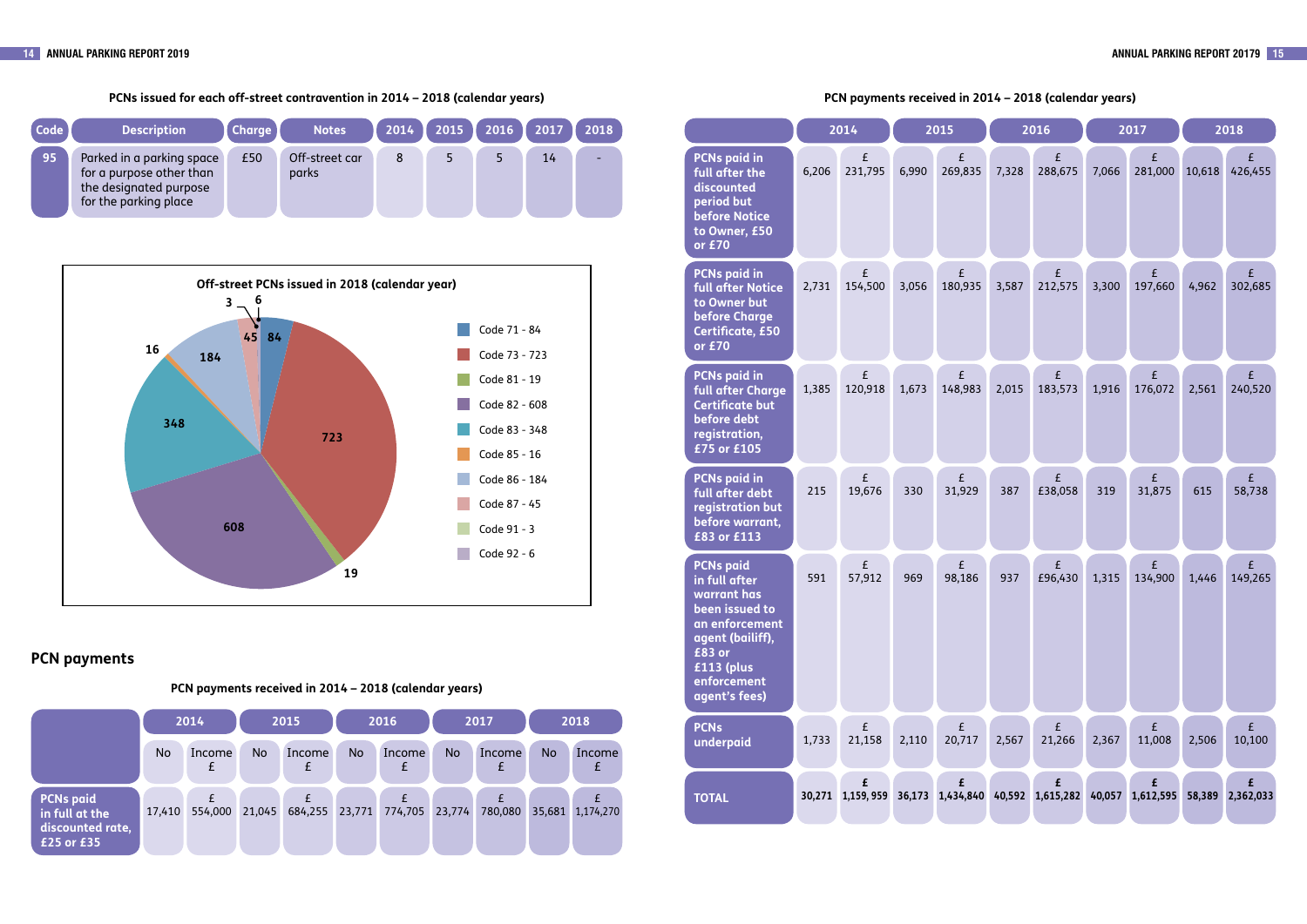

## **Challenges, appeals**

**Challenges and appeals received in 2014 - 2018 (calendar years)** 

| Address late Postal Traffic Management Act |                |
|--------------------------------------------|----------------|
| Adjudications allowed                      | 1 <sub>i</sub> |
| <b>Cloned vehicle</b>                      | $\overline{3}$ |
| Evidence produced                          | 42             |
| <b>Incorrect Traffic Regulation Order</b>  | 1              |
| Pay and display machine faulty             | 10             |
| Representations allowed                    | 3 <sup>2</sup> |
| Traffic Penalty Tribunal no contest        | 4 <sub>i</sub> |
| Valid blue badge produced                  | 13             |
| Valid pay and display ticket produced      | 47             |
| Valid permit produced                      | 37             |
| Vehicle broken down                        | $2^{\circ}$    |
| Other reasons                              | 13             |
| <b>TOTAL</b>                               | 1,7            |
|                                            |                |

|                                                                                       | 2014  | $\overline{2015}$ | 2016  | 2017  | 2018  |
|---------------------------------------------------------------------------------------|-------|-------------------|-------|-------|-------|
| <b>Informal challenges received</b>                                                   | 5,822 | 6,140             | 6,012 | 5,100 | 7,535 |
| PCNs cancelled as a result of informal challenges                                     | 1,516 | 1.561             | 1,429 | 930   | 1,269 |
| % of cancelled PCNs                                                                   | 26%   | 25.4%             | 23.8% | 18.2% | 16.8% |
| Notice to Owner representations received                                              | 1,558 | 1,415             | 1,737 | 1,517 | 2,407 |
| PCNs cancelled/ appeals allowed as a result of<br>Notice to Owner representations     | 148   | 143               | 216   | 534   | 654   |
| % of cancelled PCNs/ allowed appeals                                                  | 9.5%  | 10.1%             | 12.4% | 35.2% | 27.2% |
| <b>Appeals to Traffic Penalty Tribunal received</b>                                   | 108   | 58                | 70    | 45    | 64    |
| PCNs cancelled/ appeals allowed as a result of<br>appeals to Traffic Penalty Tribunal | 80    | 40                | 28    | 17    | 23    |
| % of cancelled PCNs/ allowed appeals                                                  | 74%   | 69%               | 40%   | 37.8% | 35.9% |

|                                            | 2014  | 2015  | 2016           | 2017            | 2018           |
|--------------------------------------------|-------|-------|----------------|-----------------|----------------|
| Address late Postal Traffic Management Act |       | 18    | $\overline{7}$ | $6\phantom{1}6$ | $\mathbf{1}$   |
| <b>Adjudications allowed</b>               | 18    | 21    | 13             | 25              | 31             |
| <b>Cloned vehicle</b>                      | 3     | 26    | 48             | 73              | 146            |
| <b>Evidence produced</b>                   | 426   | 437   | 339            | 263             | 300            |
| <b>Incorrect Traffic Regulation Order</b>  | 12    | 26    | 11             | 8               | 14             |
| Pay and display machine faulty             | 102   | 32    | 16             | 21              | 55             |
| Representations allowed                    | 37    | 22    | 172            | 34              | 108            |
| Traffic Penalty Tribunal no contest        | 48    | 24    | 29             | 6               | $\overline{2}$ |
| Valid blue badge produced                  | 130   | 76    | 79             | 37              | 62             |
| Valid pay and display ticket produced      | 475   | 767   | 608            | 389             | 654            |
| Valid permit produced                      | 375   | 269   | 214            | 159             | 172            |
| Vehicle broken down                        | 21    | 24    | 44             | 46              | 29             |
| Other reasons                              | 139   | 58    | 110            | 58              | 99             |
| <b>TOTAL</b>                               | 1,786 | 1,800 | 1,690          | 1,125           | 1,673          |



### **Penalty Charge Notices cancellation reasons in 2014 – 2018 (calendar years)**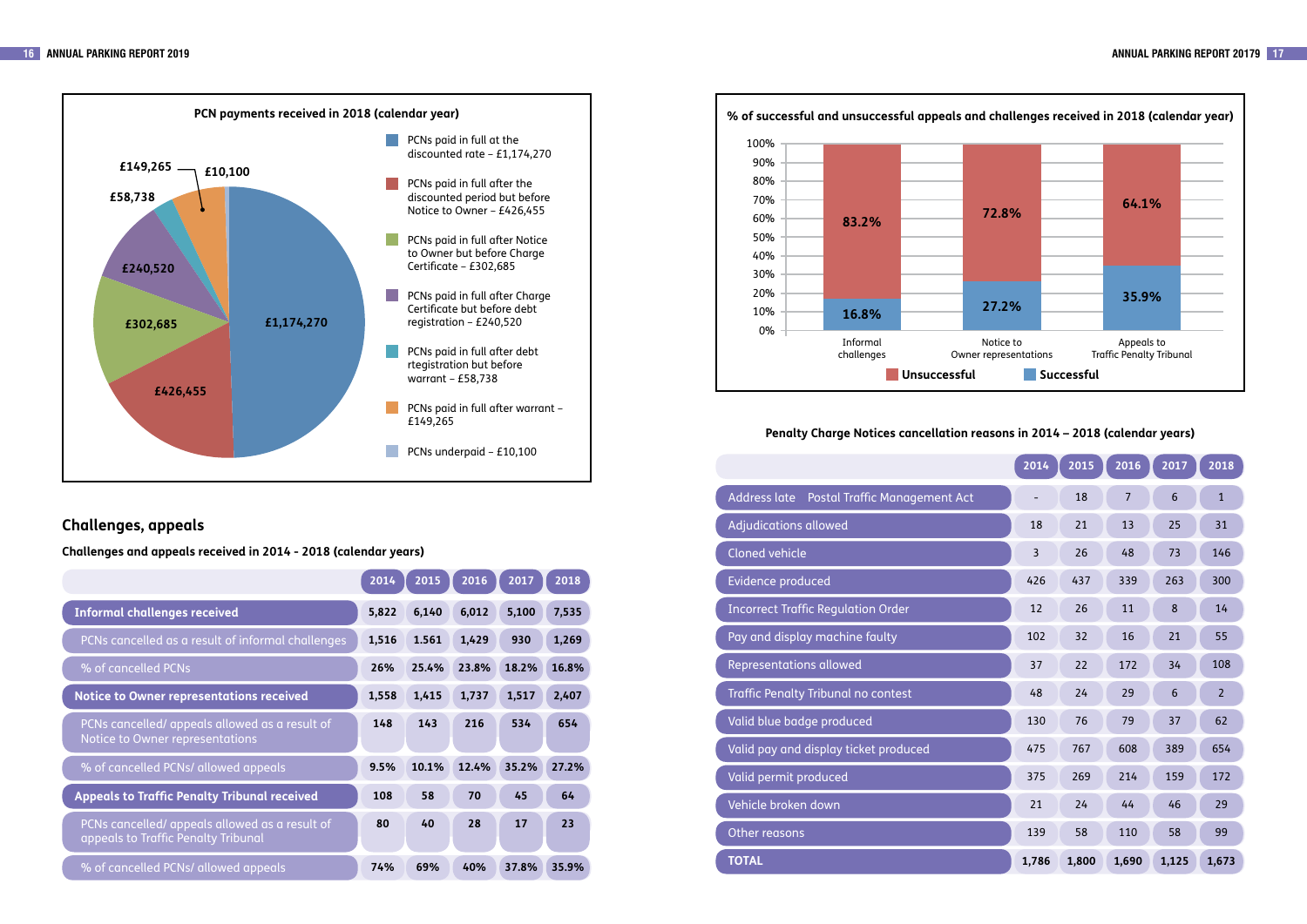Write off reasons in 2014 – 2018 (calendar years) **Correspondence posted in 2014 – 2018 (calendar years**)

|                                                                                   | 2014   | 2015   | 2016   | 2017   | 2018           |
|-----------------------------------------------------------------------------------|--------|--------|--------|--------|----------------|
| Notice to Owner forms posted                                                      | 11,186 | 13,750 | 17,839 | 17,858 | 25,322         |
| Charge Certificate forms posted                                                   | 7,302  | 8,479  | 12,870 | 12,520 | 17,042         |
| Pre-debt registration letters posted                                              | 8,612  | 8,080  | 12,761 | 14,191 | 17,133         |
| Order for recovery (TE3/9) forms posted after<br>debt registration with the court | 4,291  | 4,056  | 11,222 | 10,669 | 13,181         |
| <b>TOTAL</b>                                                                      | 31,391 | 34,365 | 54,692 | 55,238 | 72,678         |
| Warrants of execution issued in 2014 - 2018 (calendar years)                      |        |        |        |        |                |
|                                                                                   |        |        |        |        |                |
|                                                                                   | 2014   | 2015   | 2016   | 2017   | 2018           |
| Warrants of execution issued to Enforcement<br>Agents (bailiffs)                  | 3,178  | 7,643  | 7,409  | 11,823 |                |
| Tow aways<br>Correspondence posted in 2014 - 2018 (calendar years)                |        |        |        |        |                |
|                                                                                   | 2014   | 2015   | 2016   | 2017   | 12,237<br>2018 |

|                                                                   | 2014           | 2015                    | 2016           | 2017           | 2018           |
|-------------------------------------------------------------------|----------------|-------------------------|----------------|----------------|----------------|
| Bankruptcy/Liquidation                                            | 21             | 8                       | 52             | 45             | 99             |
| Case tool old to pursue                                           | 123            | $\overline{9}$          | 32             | 32             | $\overline{2}$ |
| Debtor abroad                                                     | $\overline{2}$ |                         | $\mathbf{1}$   | 12             | $\overline{7}$ |
| <b>Debtor deceased</b>                                            | $6\,$          | 9                       | 11             | $\overline{7}$ | 12             |
| Debtor is prison                                                  | 22             | $\overline{\mathbf{3}}$ | 23             | 33             | 9              |
| <b>DVLA</b><br>no trace                                           | 2,082          | 1,126                   | 1,552          | 3,518          | 1,742          |
| <b>Enforcement agent (bailiff)</b><br>no assets                   | 1,161          | 335                     | 1,592          | 385            | 46             |
| Enforcement agent (bailiff)<br>unable to gain legal<br>access     | 1,069          | 1,073                   | 2,614          | 1,818          | 1,504          |
| unable to trace<br>Enforcement agent (bailiff)                    | 2,235          | 1,196                   | 3,573          | 3,022          | 4,100          |
| Enforcement agent (bailiff)<br>warrant expired due<br>to no trace | 824            | 56                      | 89             | 53             | 3,214          |
| Foreign Vehicle                                                   | 881            | 1,124                   | 1,442          | 1,026          | 1,192          |
| <b>Identity Fraud</b>                                             | $\overline{2}$ | $\overline{3}$          | $\overline{2}$ | 25             | $\overline{7}$ |
| NTO out of time limit                                             | 9              | $\mathbf{1}$            | $\mathbf{1}$   |                |                |
| Outside jurisdiction                                              | $\overline{2}$ | $\overline{3}$          | 61             | 28             | 35             |
| <b>Parking Services</b><br>unable to trace                        | 39             | $\mathbf{1}$            | 32             | 31             | 106            |
| Other reasons                                                     |                | $\overline{4}$          | 10             | 29             | 10             |
| <b>TOTAL</b>                                                      | 8,478          | 4,951                   | 11,087         | 10,064         | 12,085         |

More parking fnes are still being written off due to a number of factors including Enforcement agents (bailiffs) not able to trace debtors.

## PCNs written off **Correspondence posted and warrants issued**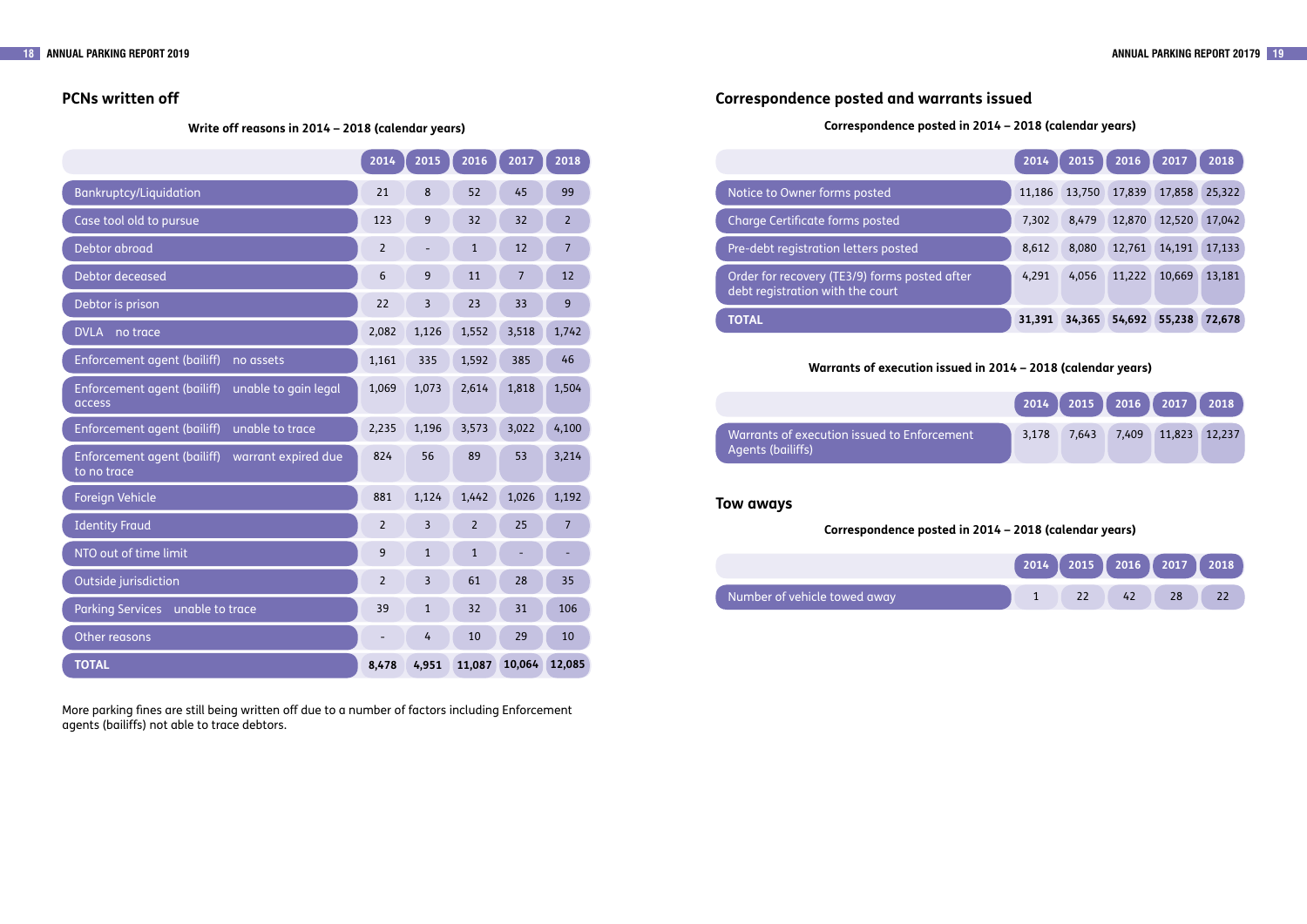# Bus lane/gate enforcement

Leicester City Council began bus lane/gate enforcement in July 2012, following a period of issuing warning notices. We are now seven years into enforcement.

 The Council's 2016 – 2019 Parking Improvement Action Plan highlighted the Council's intention to introduce camera enforcement of bus stops and other mandatory clearway markings.

## **Bus Stop clearway enforcement at Leicester Railway Station**

On 5th September 2017 Leicester City Council began CCTV Bus Stop clearway enforcement at Leicester Railway Station.

 be available in the next Annual Report. Since the introduction in September 2017 Leicester City Council has issued 5066 Penalty Charge Notices for CCTV Bus Stop Clearway. A full report of the statistics will



The Council has acted following recent road safety concerns at Leicester Railway Station and reviewed the restrictions and bus stop provision outside the station. It decided to install an additional 2 bus stops and bus stop clearways to further restrict the ability of general vehicles being able to stop to allow passengers in cars to board or alight. Camera enforcement enhances enforcement by CEOs and makes 24 hour coverage possible.

 **Charles Street bus gate** (Northbound) – city centre **Charles Street bus gate** (Southbound) – city centre **Causeway Lane bus gate** – city centre **Rutland Street bus gate** – city centre **Horsefair Street bus gate** – city centre **Lutterworth Road bus lane** – two cameras which are on the arterial route into the city centre Camera-enforced bus lane/gates are situated in the following locations: **Thurcaston Road bus gate** 

Bus stop clearways are the strongest regulatory powers that the Council could employ in this location to achieve its purpose and do not allow general traffc other than Hackney carriages to stop.

 experience, expertise and infrastructure of Nottingham City Council. Since July 2012, Nottingham City Council has been providing the enforcement and fne processing of the relevant bus lane/gates within Leicester city centre. This is a partnership arrangement, providing both authorities, which have economies of a similar scale, in carrying out this service. It allows Leicester City Council to develop the highways network by utilising the

The new clearway marking covers 110 metres of carriageway fronting the railway station. One camera is forwarding facing and captures any vehicles stopped north facing whilst the second camera captures any vehicles stop south facing.

# **Location of camera-enforced bus lane/gates**

## **Working in partnership with Nottingham City Council**

## **Bus lane/gate enforcement statistics**

The chart below illustrates the last fve years of PCNs issued by Leicester City Council. This is in relation to bus gate/lane contraventions. The fnancial year 2017-2018 shows a high increase of PCNs issued. This is due to increased camera enforcement within the city.

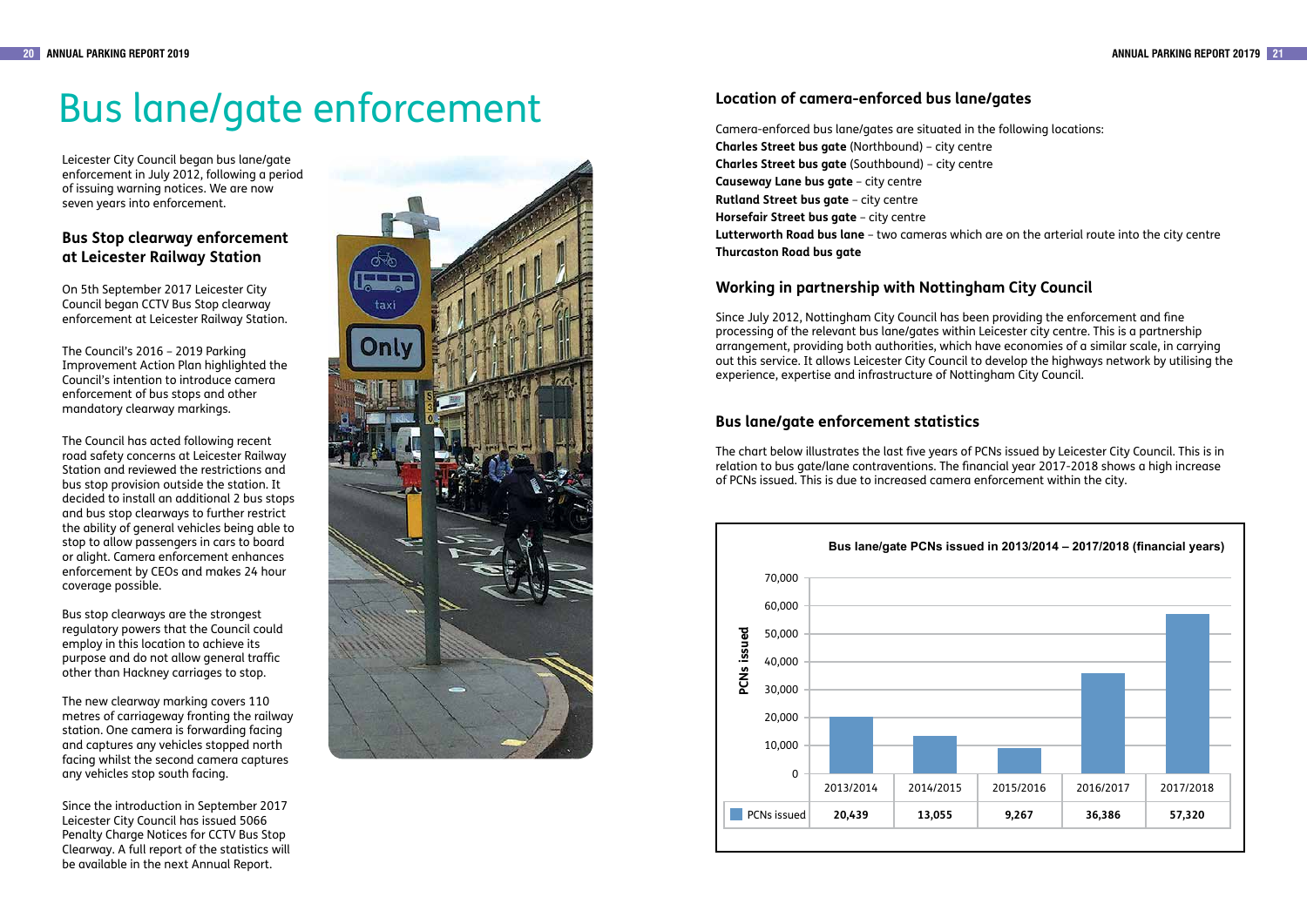### **Number of PCNs issued for contravening bus lane/gate restrictions by locations in 2013/2014 – 2017/2018 (fnancial years)**

|                                                           | 2013/14 | 2014/15 | 2015/16 | 2016/17 | 2017/18 |
|-----------------------------------------------------------|---------|---------|---------|---------|---------|
| Charles Street bus gate Northbound                        | 14,542  | 9,055   | 6,205   | 5,962   | 4,803   |
| Charles Street bus gate Southbound                        |         |         |         | 2,566   | 1,772   |
| <b>Rutland Street bus gate</b>                            |         |         |         | 3,019   | 2,060   |
| Causeway Lane bus gate                                    | 5,897   | 4,000   | 3,062   | 2,132   | 1,875   |
| Lutterworth Road bus lane near Soar<br><b>Valley Way</b>  |         |         |         | 5,189   | 12,356  |
| Lutterworth Road bus lane near<br><b>Middleton Street</b> |         |         |         | 6,582   | 5,262   |
| Horsefair Street bus gate                                 |         |         |         | 10,936  | 18,865  |
| Thurcaston Road bus gate                                  |         |         |         |         | 10,327  |
| <b>TOTAL</b>                                              | 20,439  | 13,055  | 9,267   | 36,386  | 57,320  |

The following table shows statistics for those citizens who have appealed to the Traffic Penalty Tribunal for the last fve fnancial years for bus gate/lane contraventions.

### **Appeals to Traffc Penalty Tribunal**

|                                                             | 2013/14        | 2014/15        | 2015/16        | 2016/17        | 2017/18 |
|-------------------------------------------------------------|----------------|----------------|----------------|----------------|---------|
| Statutory declaration, number of<br>appeals                 |                |                | 3              |                |         |
| Volume of appeals at the Traffic<br><b>Penalty Tribunal</b> | 80             | 57             | 19             | 12             | 120     |
| Of which were allowed                                       | 11             | $\overline{7}$ | $\overline{2}$ | 8              | 27      |
| Of which were dismissed                                     | 40             | 28             | 9              | $\overline{2}$ | 45      |
| Of which a consent order was applied                        | $\overline{2}$ |                |                | $\overline{2}$ | 1       |
| Of which were not contested                                 | 27             | 17             | 6              |                | 30      |
| Of which are awaiting decision/other                        |                | 5              | $\overline{2}$ |                | 17      |

# Residents parking and permits

A number of residents' only parking areas are in place across the city. These have been introduced where local people have requested them. Residents can apply for parking permits both for themselves and their visitors.

A list of the eligible streets for residents' permits is available at **https://www.leicester.gov.uk/ [transport-and-streets/parking-in-leicester/get-a-parking-permit/](https://www.leicester.gov.uk/transport-and-streets/parking-in-leicester/get-a-parking-permit/)**.

In the table below is a breakdown of the number of permits we issue and income received.

### **Permits and income in 2014 – 2018 (calendar years)**



|                                                                                                                                             |           | 2014        |           | 2015        |  |
|---------------------------------------------------------------------------------------------------------------------------------------------|-----------|-------------|-----------|-------------|--|
|                                                                                                                                             | <b>No</b> | Income<br>f | <b>No</b> | Income<br>£ |  |
|                                                                                                                                             |           |             |           |             |  |
| <b>Residents</b><br>permits, £25                                                                                                            | 2,859     | £58,158     | 3,789     | £79,822     |  |
| <b>Residents</b><br>permits for blue<br>badge holders,<br>free                                                                              | 126       |             | 150       |             |  |
| <b>Paid visitors</b><br>permits<br>scratchcards,<br>£1 prior to<br>09/07/2018,<br>£2 after                                                  | 36,649    | £36,649     | 38,207    | £38,207     |  |
| <b>Free visitors</b><br>permits<br>scratchcards for<br>over 60, prior to<br>09/07/2018                                                      | 35,664    |             | 44,838    |             |  |
| <b>5 free visitors</b><br>permits<br>scratchcards<br>per renewal<br>year prior to<br>09/07/2018,<br>after issued<br>with resident<br>permit | 10,932    |             | 12,957    |             |  |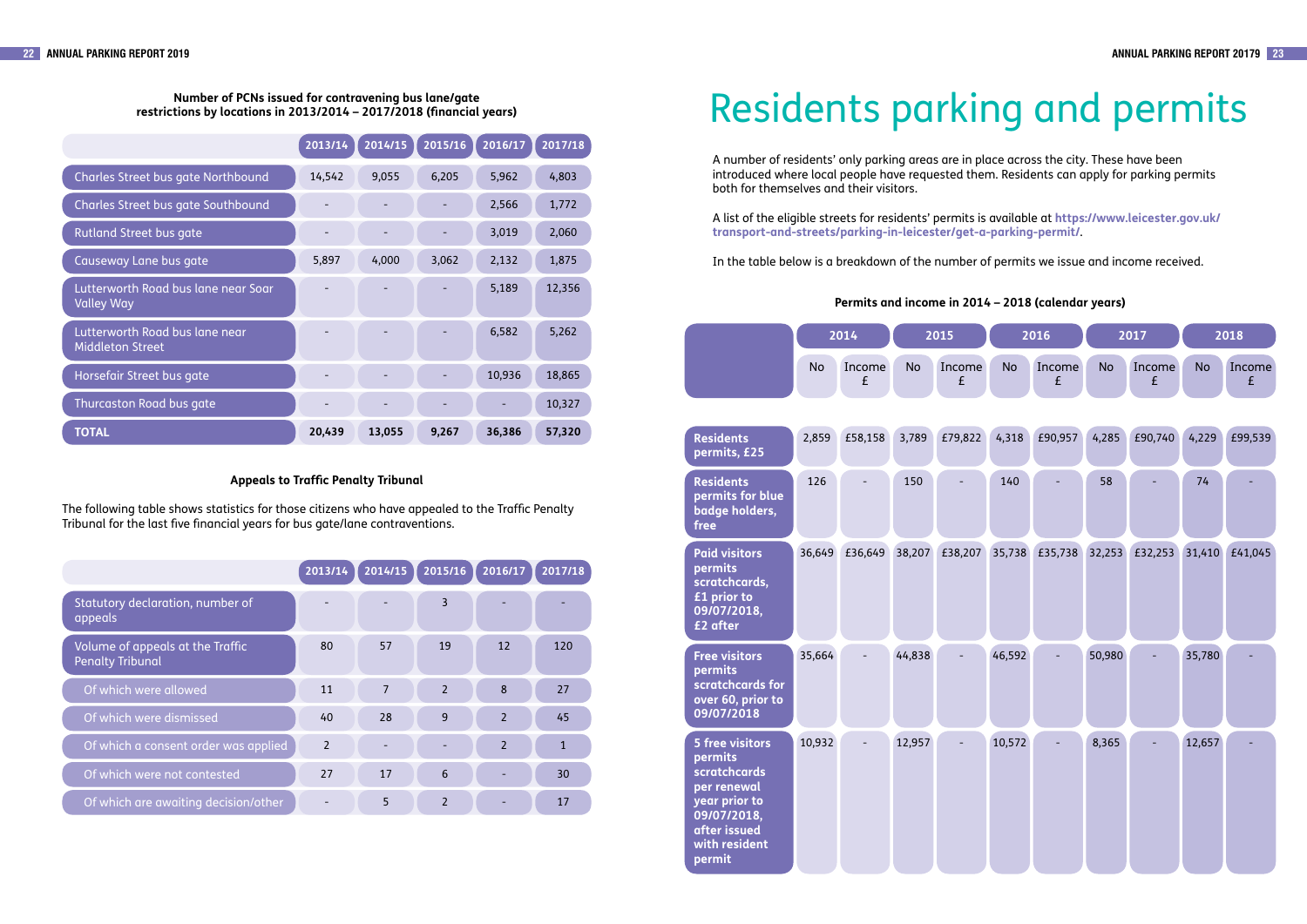### **24 ANNUAL PARKING REPORT 2019 ANNUAL PARKING REPORT 20179 25**

|                                                                                                              |       | 2014        |           | 2015                                                                 |           | 2016        |                | 2017        |           | 2018        |
|--------------------------------------------------------------------------------------------------------------|-------|-------------|-----------|----------------------------------------------------------------------|-----------|-------------|----------------|-------------|-----------|-------------|
|                                                                                                              | No    | Income<br>£ | <b>No</b> | Income<br>£                                                          | <b>No</b> | Income<br>£ | <b>No</b>      | Income<br>£ | <b>No</b> | Income<br>£ |
| <b>Visitor permit</b><br>smartcards,<br>free prior to<br>09/07/2018,<br>£10 after                            | 1,849 |             | 2,134     |                                                                      | 1,836     |             | 1,535          |             | 1,035     | £1,640      |
| <b>Resident carer,</b><br>free, prior to<br>09/07/2018                                                       | 90    |             | 103       |                                                                      | 92        |             | 49             |             | 32        |             |
| <b>Annual visitor</b><br>permit, £30,<br>after 09/07/2018                                                    |       |             |           |                                                                      |           |             |                |             | 455       | £12,530     |
| <b>Annual visitor</b><br>permit, free<br>for over State<br>Pension age,<br>after 09/07/2018                  |       |             |           |                                                                      |           |             |                |             | 273       |             |
| <b>Annual visitor</b><br>permit, free<br>for residents<br>requiring carer<br>attendance,<br>after 09/07/2018 |       |             |           |                                                                      |           |             |                |             | 23        |             |
|                                                                                                              |       |             |           | Permits issued to businesses located within residents' parking zones |           |             |                |             |           |             |
| <b>Business</b><br>permits with<br><b>VRM, £100</b>                                                          | 97    | £8,139      | 180       | £16,300                                                              | 143       | £13,467     | 137            | £12,617     | 166       | £16,225     |
| <b>Business</b><br>permits without<br>VRM, £150, after<br>17/09/2018                                         |       |             |           |                                                                      |           |             |                |             | 62        | £9,300      |
| <b>Garage</b><br>customer<br>permits,<br>£100, before<br>17/09/2018                                          | 19    | £1,786      | 28        | £2,508                                                               | 16        | £1,550      | $\overline{7}$ | £700        | 8         | £758        |
| <b>Maintenance</b><br>scratchcards,<br>£1 prior to<br>17/09/2018,<br>£2 after                                | 1,538 | £1,538      | 1,852     | £1,852                                                               | 2,875     | £2,875      | 2,410          | £2,410      | 3,470     | £4,540      |

|                                                                                                                                   |           | 2014        |           | 2015                     |
|-----------------------------------------------------------------------------------------------------------------------------------|-----------|-------------|-----------|--------------------------|
|                                                                                                                                   | <b>No</b> | Income<br>£ | <b>No</b> | Income<br>£              |
| <b>Permits for</b><br>religious and<br>charitable<br>organisations,<br>£25, before<br>17/09/2018                                  | 115       | £2,808      | 153       | £3,543                   |
|                                                                                                                                   |           |             |           | <b>Permits issued to</b> |
| Day permits,<br>£20, after<br>19/02/2018                                                                                          |           |             |           |                          |
| <b>Weekly permits,</b><br>£20 prior to<br>19/02/2018,<br>£100 after                                                               | 235       | £6,280      | 398       | £10,740                  |
| 6 month<br>permits after<br>19/02/2018,<br>£1,500                                                                                 |           |             |           |                          |
| 12 month<br>permits after<br>19/02/2018,<br>£2,000                                                                                |           |             |           |                          |
| <b>Emergency</b><br>dispensations,<br>free                                                                                        | 48        |             | 37        |                          |
| <b>Non-emergency</b><br>dispensations,<br>£10 for 1st day,<br>£5 for following<br>days before<br>19/02/2018, £30<br>per day after | 173       | £2,385      | 219       | £5,030                   |
|                                                                                                                                   |           |             |           | Other per                |
| <b>Other permits</b>                                                                                                              | 830       | £15,781     | 1,292     | £21,550                  |
| <b>TOTAL</b>                                                                                                                      | 91,224    | £133,524    | 106,337   | £179,552                 |

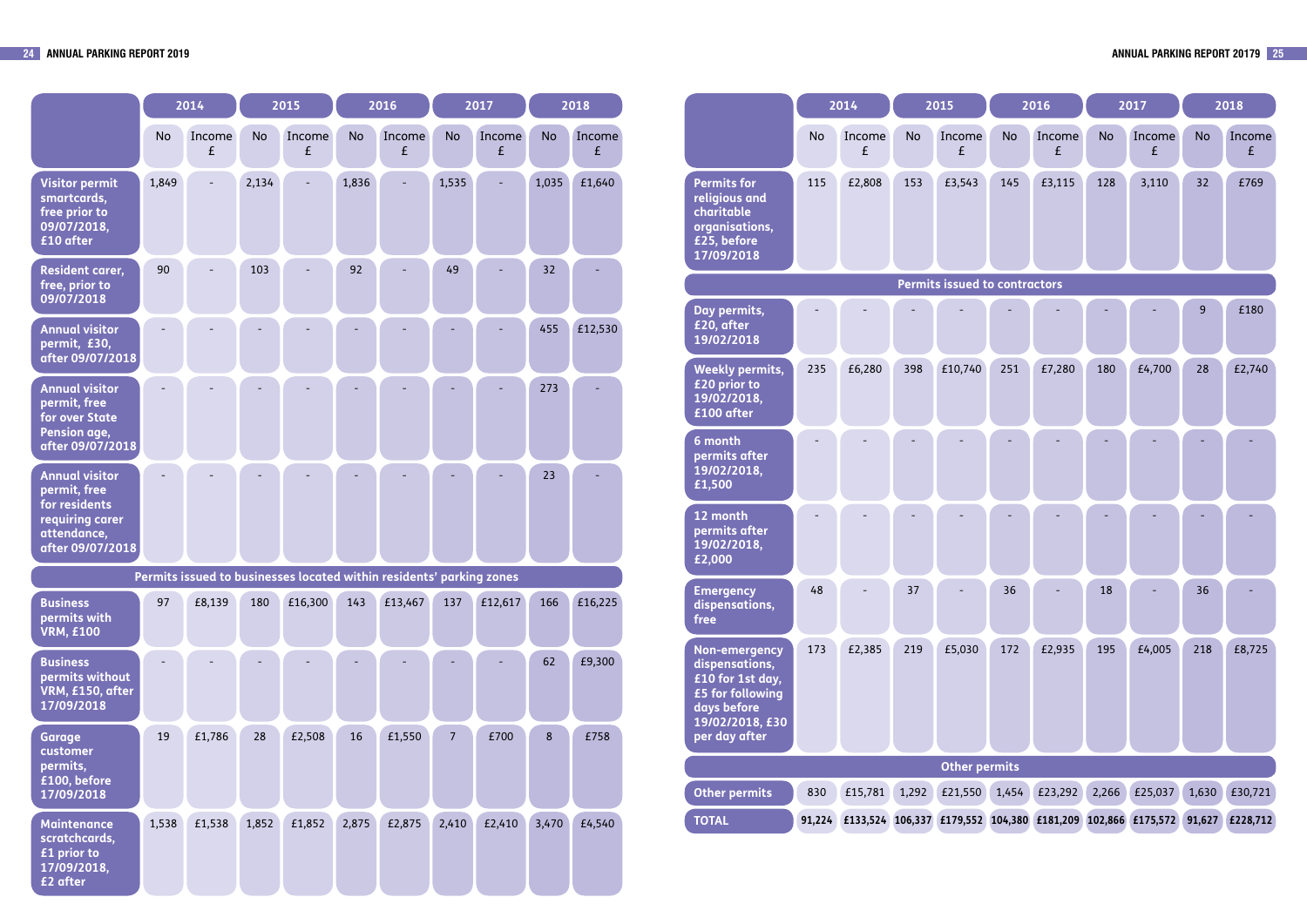



|                                                    | 2014/15    | 2015/16    | 2016/17    | 2017/18    |
|----------------------------------------------------|------------|------------|------------|------------|
| <b>TOTAL on-street parking income</b>              | £3,214,347 | £3,659,849 | £3,856,300 | £3,872,836 |
| On-street parking income<br>(pay and display bays) | £1,811,148 | £1,942,319 | £1,855,857 | £1,720,459 |
| Permit income                                      | £133,173   | £182,169   | £179,330   | £166,683   |
| On-street PCN income                               | £1,226,016 | £1,490,421 | £1,821,113 | £1,985,694 |
| Blue badge application fees                        | £44,010    | £44,940    |            |            |
| <b>TOTAL on-street parking</b><br>direct costs     | £1,747,153 | £1,905,688 | £1,812,277 | £2,101,483 |
| Civil enforcement                                  | £555,412   | £732,211   | £775,159   | £958,992   |
| Admin, appeals, debt recovery<br>and maintenance   | £308,020   | £398,452   | £406,689   | £387,836   |
| Capital charges                                    | £18,614    | £195,530   | £50,670    | £66,700    |
| Other direct costs of on-street<br>parking         | £865,107   | £579,495   | £579,759   | £687,955   |
| <b>SURPLUS</b>                                     | £1,467,194 | £1,754,161 | £2,044,023 | £1,771,353 |

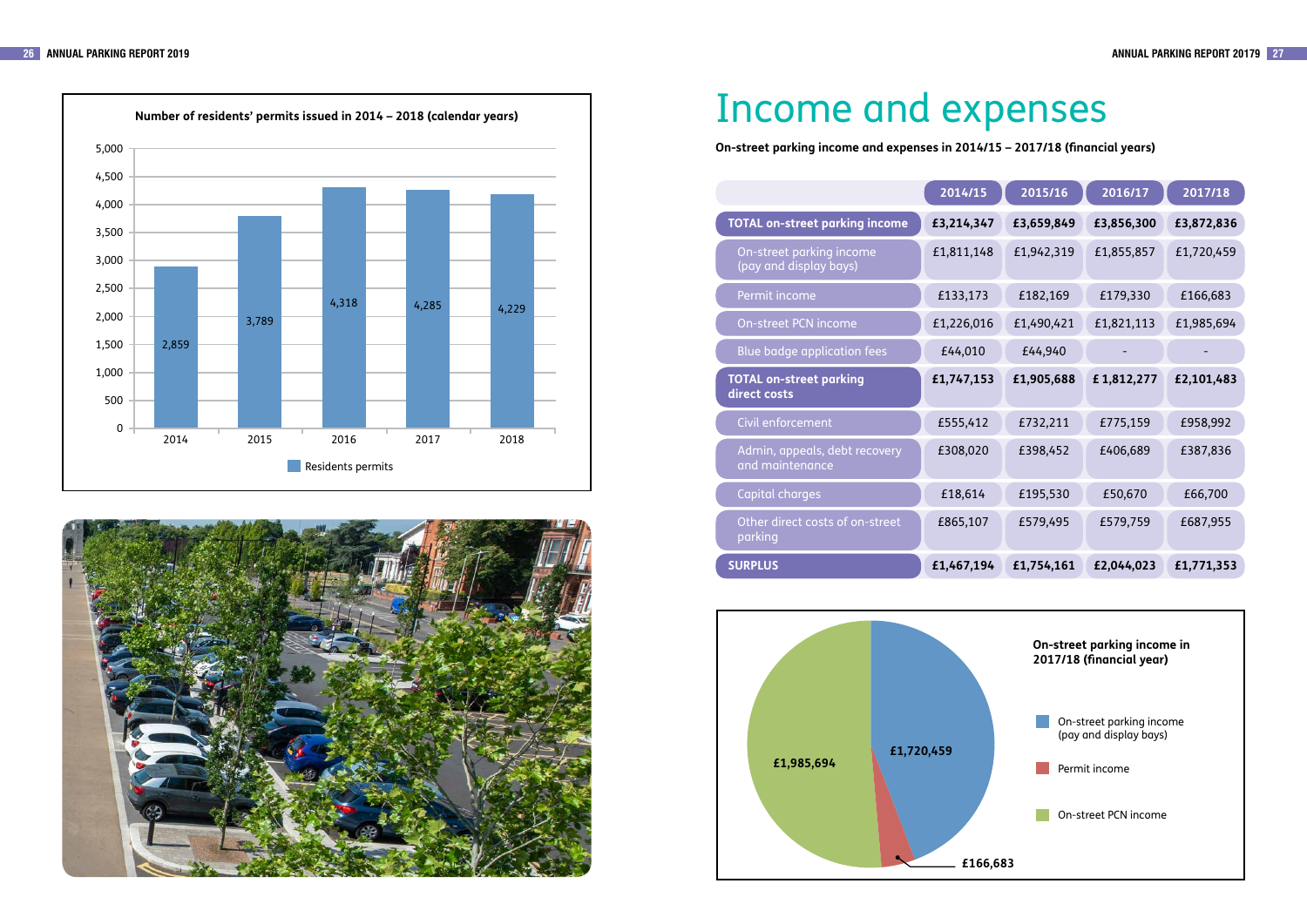



How the on-street parking surplus was spent in 2014/15 - 2017/18 (financial years)

**Off-street (car parks) parking income and expenses in 2014/15 – 2017/18 (fnancial years)** 

|                                                       | 2014/15    | $\overline{2015/16}$ | 2016/17    | 2017/18    |
|-------------------------------------------------------|------------|----------------------|------------|------------|
| <b>Off-street parking provision</b>                   | £10,000    | £335,000             |            |            |
| <b>Supported bus service</b>                          | £507,000   | £372,000             | £930,000   | £930,000   |
| <b>Concessionary fares and passes</b>                 |            | £455,000             |            |            |
| <b>Highway maintenance and</b><br>traffic improvement | £109,000   | £236,000             | £1,114,023 | £841,353   |
| <b>Transport planning costs</b>                       | £621,000   | £182,000             |            |            |
| <b>Other</b>                                          | £220,194   | £174,161             |            |            |
| <b>TOTAL</b>                                          | £1,467,194 | £1,754,161           | £2,044,023 | £1,771,353 |

|                                                 | 2014/15    | 2015/16    | 2016/17    | 2017/18    |
|-------------------------------------------------|------------|------------|------------|------------|
| <b>TOTAL off-street parking income</b>          | £1,438,262 | £1,757,611 | £1,811,510 | £1,937,695 |
| Off-street parking income                       | £1,402,670 | £1,722,191 | £1,769,352 | £1,889,189 |
| Off-street PCN income                           | £35,592    | £35,420    | £42,158    | £48,506    |
| <b>TOTAL off-street parking</b><br>direct costs | £1,071,835 | £1,322,330 | £1,212,937 | £1,200,967 |
| <b>SURPLUS</b>                                  | £366,427   | £435,281   | £598,573   | £736,728   |

**Bus lane fnances in 2014/15 - 2017/18 (fnancial years)** 

|                                   | 2014/15    | 2015/16  | 2016/17    | 2017/18    |
|-----------------------------------|------------|----------|------------|------------|
| <b>TOTAL bus lane income</b>      | £313,101   | £245,331 | £1,184,236 | £2,276,812 |
| <b>TOTAL bus lane expenditure</b> | £67,626    | £211,897 | £529,408   | £1,001,728 |
| Repairs and maintenance           |            | £12,031  |            |            |
| Administration                    | £131,427   | £192,719 | £459,269   | £744,283   |
| Capital charges                   |            |          | £29,090    |            |
| Other                             | $-E63,801$ | £7,147   | £41,049    | £257,445   |
| <b>SURPLUS</b>                    | £245,475   | £33,434  | £654,828   | £1,275,084 |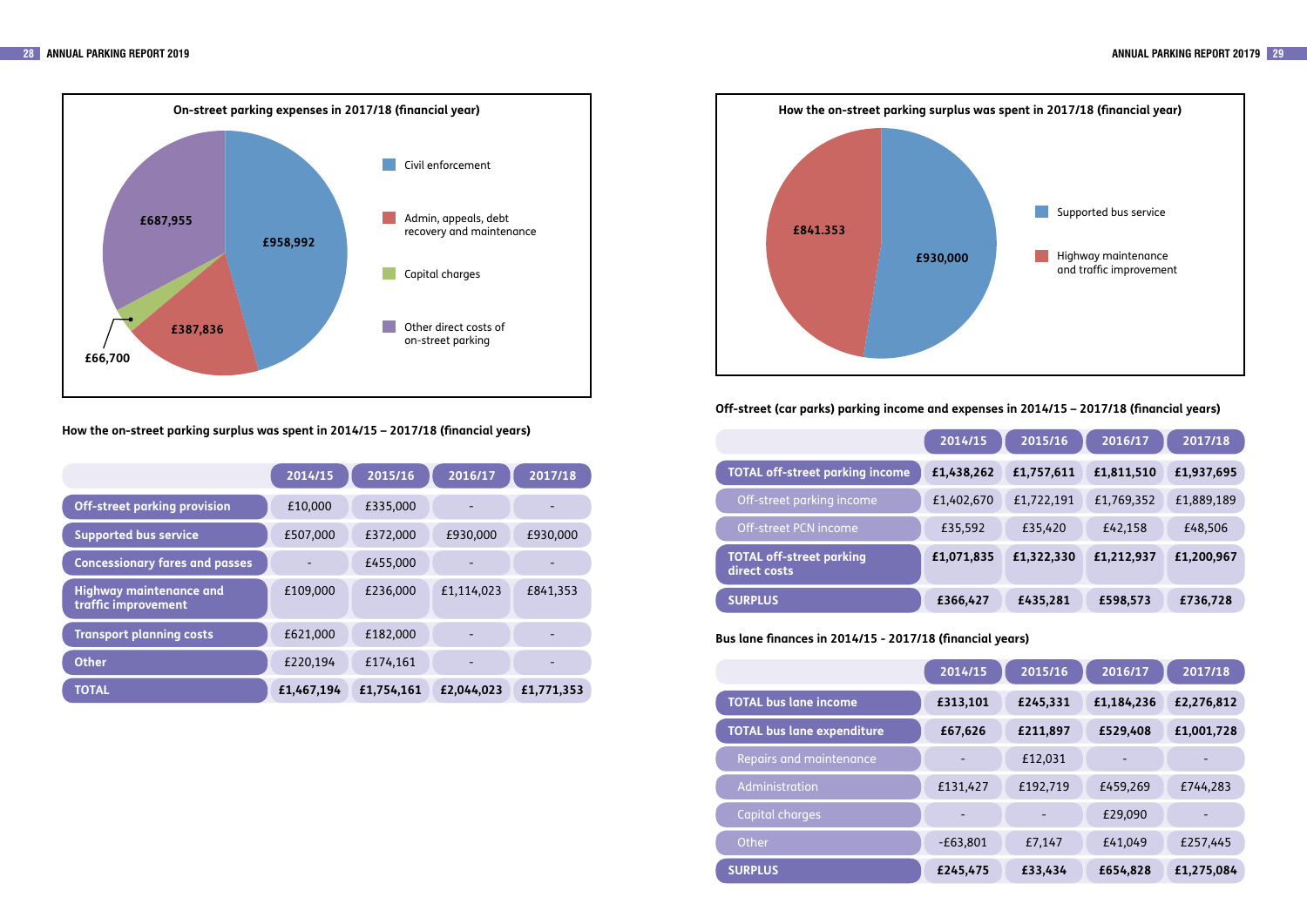# Further information

The parking penalty enforcement process diagram can be downloaded from the Patrol website: **<https://www.patrol-uk.info/>**

A guide to parking enforcement in Leicester can be downloaded from **[https://www.leicester.gov.uk/transport-and-streets/parking-and-bus-lane-enforcement/](https://www.leicester.gov.uk/transport-and-streets/parking-and-bus-lane-enforcement/parking-fines-and-enforcement/)  parking-fnes-and-enforcement/** 

Leicester City Council Code of practice for bus lane enforcement can be downloaded from **[https://www.leicester.gov.uk/transport-and-streets/parking-and-bus-lane-enforcement/bus](https://www.leicester.gov.uk/transport-and-streets/parking-and-bus-lane-enforcement/bus-lane-fines-and-enforcement/)lane-fnes-and-enforcement/** 



# **Definitions**

**Appeal to the Traffc Penalty Tribunal (TPT)** is the fnal stage in the challenge process. Appeals to TPT can be submitted after a Notice of Rejection of Representation is served by a local authority.

**Challenge (informal challenge)** is an informal appeal to a council against the issue of a PCN.

**Charge Certifcate** is issued if the PCN remains unpaid for 28 day after the Notice to Owner. The penalty will increase by 50%.

**Traffic Regulation Order (TRO)** is the statutory legal document necessary to support any enforceable parking restriction, moving traffc offences (such as bus lanes) or highway measures.

**Debt registration:** if the Charge Certifcate is not paid within 14 days, the council will pursue the debt through the County Court (Northampton County Court). The penalty will increase by £8 (court registration fee). The Order for Recovery is sent to the registered keeper after the debt registration. The recipient can make a Witness Statement to the court.

 **NTO** – Notice to Owner **PCN** – Penalty Charge Notice **VRM** – Vehicle Registration Mark

**Notice to Owner (NTO)** is a statutory notice that is served by the authority to the registered keeper of the vehicle that was issued with a PCN. The Notice to Owner will be served when the PCN is unpaid for 28 days. Recipient may make a formal representation.

**Penalty Charge Notice (PCN)** is issued to a vehicle that is believed to be parked in contravention of the local Traffic Regulations Order. It is most commonly known as a parking fine. 14 days to pay at 50% discount or 28 days to pay in full. PCN can be challenged.

**Registered Keeper** is a person who is deemed to be legally responsible for the payment of a PCN. Registered Keeper's details are obtained from the Driver and Vehicle Licensing Agency (DVLA).

**Warrant of Execution** is a county court's authority to enforce an unpaid debt after debt registration. The warrant must be held by a certifcated enforcement agent (bailiff) when trying to recover the debt.

**Witness Statement** is a motorist's legal statement responding to a county court Order for Recovery.

# Abbreviations